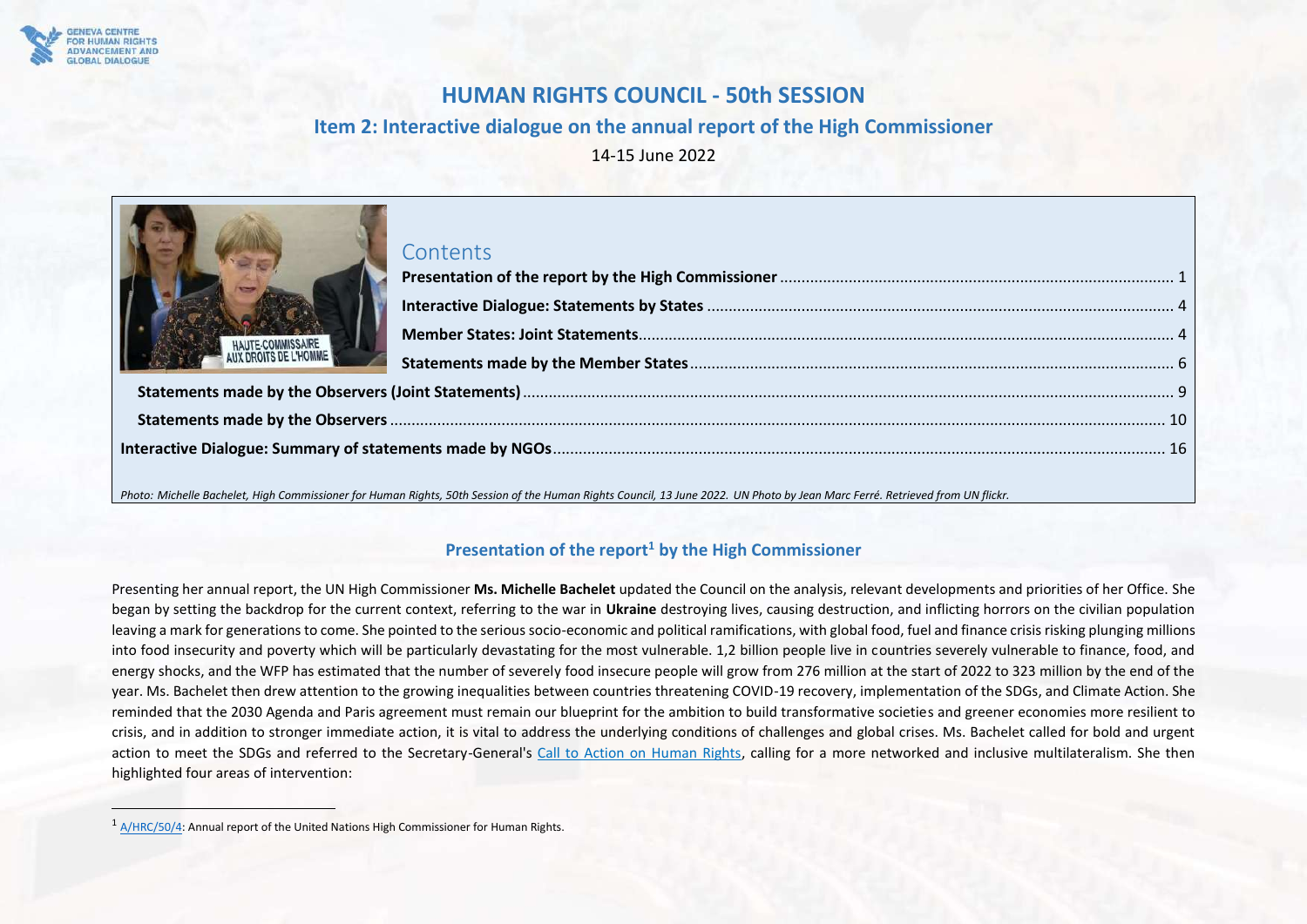

- 1) **Tackling inequality and discrimination** is essential, and greater equality can be a more powerful in reducing poverty than growth. OHCHR continues work to tackle inequality and discrimination, including by contributing to efforts to develop metrics beyond the GDP, covering a range of inequalities to measure progress. In several countries in *Europe* and the *Americas*, OHCHR has provided guidance and delivered training to national authorities and UN entities on antidiscrimination and indigenous peoples rights. Several other countries, including *Georgia, Malawi, Mozambique*, and *North Macedonia*, have been supported to implement the Convention on the Rights of Persons with Disabilities. In terms of seeking justice, OHCHR has provided technical advice to enhance investigation protocols for gender related killings of women e.g., in *Chile* and *Honduras*, and contributed to the development of UN system wide operational guidance to UN country level work. In *Guinea Bissau*, together with the UN country team and the government, OHCHR supported country-wide consultations including with most disadvantaged groups to ensure a human rights based approach in the country's first voluntary national review. In *Serbia*, they supported the government to mainstream the pledge *leave no one behind* in government policy and law-making, and the development of an action plan for the national anti-discrimination strategy will draw on this effort. The High Commissioner highlighted the importance of collecting disaggregated data in fighting inequality, which remains largely unavailable especially regarding multiple and intersecting forms of discrimination, stating that "*we cannot fix what we cannot see*." Together with UNDP, OHCHR launched a joint project to strengthen **UN Country Teams and NHRIs capacities** on SDGs and prevention, including on disaggregated indicators and data on marginalized and vulnerable groups.
- 2) **Integrating human rights into national budgets** can be a powerful lever for SDG progress, if designed and implemented through a human rights based approach and sufficient resources are allocated, as increasing spending in social sectors will strengthen counties capacity to withstand shocks. OHCHR is assisting countries to analyze their budgets, mobilize resources and create more fiscal space through a human rights lens. For example, in *Somalia*, through the UN assistance mission, the OHCHR helps assess the human rights compliance of the government's social protection Cash Transfer scheme. The pandemic had illustrated the stabilizing force of social protection, and positive steps had been made by some States in adopting and financing innovative measures, expanding coverage to informal workers, undocumented migrants, and specific vulnerable populations, integrating gender responsive elements, increasing social protection benefits and enacting laws to support employees and self-employed. Simultaneously, over 4 billion people remain without access to any social protection and developing countries lack 1,2 trillion USD per year to fill the social protection gap. OHCHR has supported states in their efforts in this regard. In *Timor Leste* together with the government and ILO, they are exploring strategies to extend social protection coverage to women and informal workers, who are disproportionately affected by poverty. In *South Africa* OHCHR is engaging with the development community in preparing its model on public finance management, providing guidance on human rights based social sector investment and recommendations on domestic resource mobilization options including progressive taxation. Ms. Bachelet hopes this can serve as a benchmark for national parliaments to reinforce the domestic legal framework on public financial management.
- 3) **Greater international cooperation and solidarity** including debt relief and a significant boost in financial resources to achieve the SDGs is needed. Ms. Bachelet urged countries to remember their commitment to *build forward better*, noting that it is time to redouble efforts towards the 0,007% ODA target, reminding that social spending today yields better societal outcomes tomorrow. The **UN Guiding Principles on Business and Human Rights** can serve as a guide for better aligning private investment with human rights and development objectives. Reform of the international financial architecture is needed to shift towards a system with coordinated, comprehensive and sustainable debt solutions.
- 4) **Civic space as the most crucial element of building resilience**. The High Commissioner was particularly concerned over the continuing attacks against defenders and journalists offline and online. In making civil society participation more inclusive and safer, OHCHR has led efforts to develop UN Guidance Note on Civic Space and has supported human rights defender's networks in the *Pacific* and the *Americas*, as well as Women Human Rights defender's networks in *Ethiopia, Tanzania* and elsewhere in *East Africa.*

Two country visits were undertaken since the High Commissioners last update; one to *Afghanistan***,** on which a separate update will be given during this session, and another to *China***,** where Ms. Bachelet engaged in dialogue with senior leaders and officials at national level and met key representatives at the regional level in *Canton* and *Xinjiang*. Discussions on specific human rights concerns were held, including on human rights violations in the context of China's policy for countering terrorism and safeguarding national security; protection of the rights of ethnic and religious minorities; judicial and legal protection including for women; human rights in the digital space; and business human rights. Concerns over the human rights situation of the predominantly Muslim minorities were raised, including regarding broad arbitrary detention and patterns of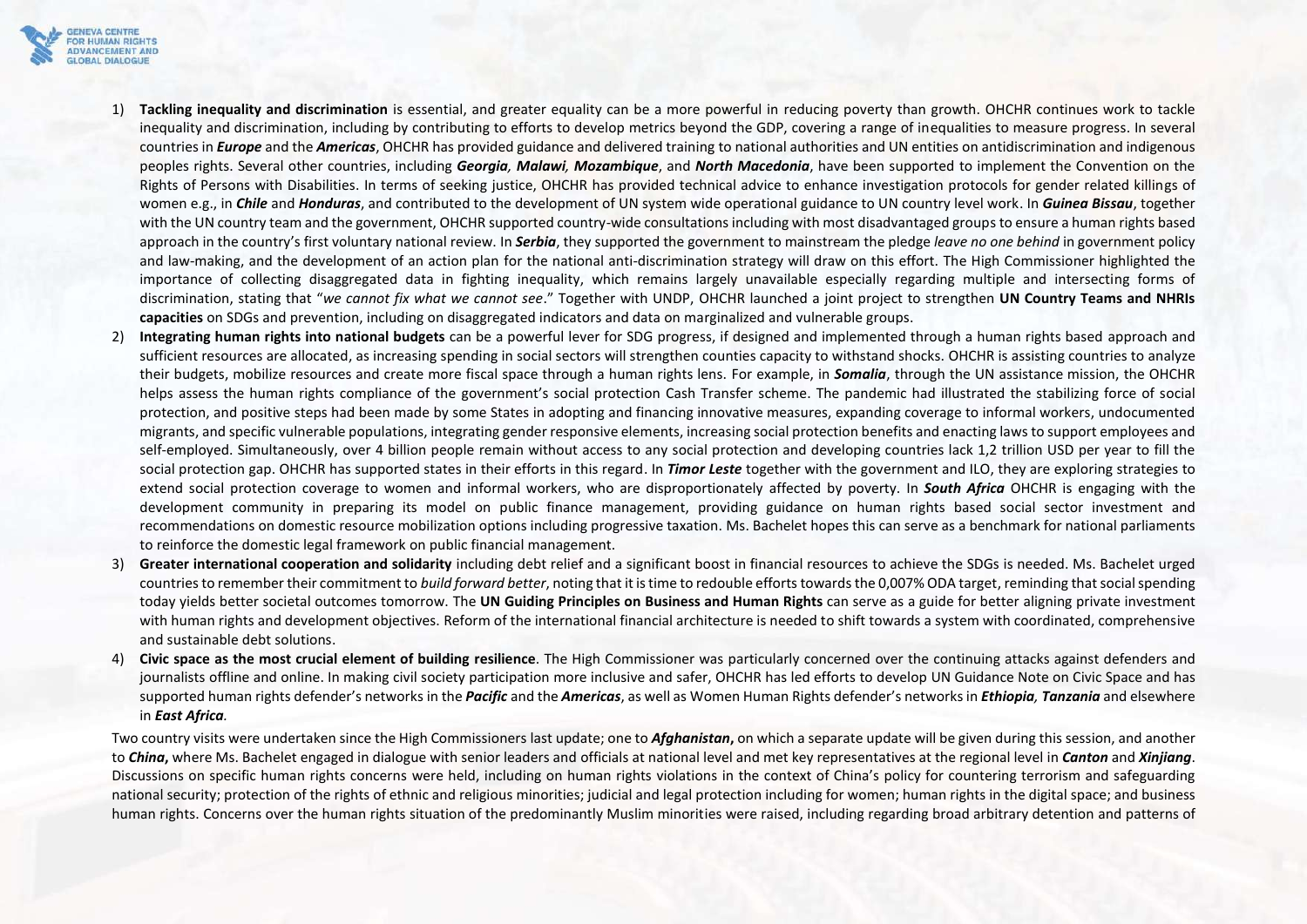

abuse in the VETC system and other detention facilities, and the human rights concerns in the *Tibet* and Hong Kong regions. The visit included exchanges with survivors, family members, and civil society representatives. Ms. Bachelet announced the agreement with the government of China of holding of an **annual senior meeting on human rights** and to continue exchanges of the topics and human rights issues of concern.

She further updated the Council on a few critical situations that call for urgent action, noting that the situations in *Afghanistan, Iran, Myanmar, Nicaragua, Sudan, Syria, Ukraine***,** and *Venezuela* will be addressed separately during this session.

- **-** *Haiti*: the structural and long-standing challenge of impunity for corruption and human rights violations is one of the root causes of violence. The human rights situation in the metropolitan area of Port-au-Prince is deteriorating, with killings, kidnappings, and sexual violence, including against children, used to instil fear. The international community must take urgent comprehensive action.
- **-** *South Sudan*: despite some progress in transitional justice, authorities must fight impunity, hold perpetrators of human rights violations to account, and encourage compensation to victims.The institutional vacuum impeding justice and accountability for violations including the killings of civilians in the context of intercommunal violence continues to be worrying.
- **-** *Kazakhstan*: welcomed investigations related to events that took place early 2022.
- **-** *Israel*: authorities must open investigation into the killing of journalist Shireen Abu Akleh. Israel should, investigate and ensure appropriate accountability for every case of death and serious injury inflicted by Israeli forces.
- **-** *Türkiye*: trials and prison sentences for activists and political opponents, such as Osman Kavala and Canan Kaftancıoğlu, are of concern. In the runup of the elections, special attention must be paid to fundamental freedoms, political participation, due process, gender equality and addressing the rise in violence and anti-refugee sentiments.
- **-** *United Kingdom:* plans to replace the Human Rights Act with a more limited legislation is worrying, and risks undermining access to justice and the right to effective remedies, introduce legal uncertainty, and increase costs.
- **-** *Guatemala*: a pattern of attacks against justice officials for their work involving emblematic cases of serious human rights violations, corruption and impunity. The State must guarantee the independence of the judicial institutions and protection of justice officials.
- **Mexico:** encouraged the strengthening of civil institutions to establish an orderly plan to withdraw the military from public security tasks.
- **-** *Singapore*: recent executions over drug related offences are of concern. The government must pose a moratorium on the death penalty, especially for non-violent drug related crimes. All States should abolish the death penalty, positive steps taken in the *Central African Republic, Malaysia* and *Zambia***.**
- **-** *El Salvador*: measures adopted under the state of emergency to fight gang violence and the subsequent criminal law amendment increase the risk of arbitrary detention and torture of detainees. More than 38,000 people have been arrested in the context of the state of emergency, and particular concern over the at least 21 deaths in custody reported by official sources.
- **-** *Colombia*: the peaceful and democratic character of the first round of the presidential elections was welcomed. The Peace Agreement must be effectively implemented and group responsible for increasing violence dismantled. Welcomed the significant transitional justice development, including acknowledgement by military officials over responsibility for killings of civilians falsely presented as killed in combat. State must ensure independence of transitional justice mechanisms and guarantee protection of participating witnesses and victims.
- **-** On the recent unconstitutional changes of power in *Burkina Faso, Chad, Guinea*, and *Mali*, reasonable transitional road maps and election calendars to yield power to civilian led governments with democratic legitimacy must be provided. Transitions must be inclusive and address the wider grievances of the populations and build democratic societies grounded in accountability and rule of law.
- **-** *Central African Republic* and *Mali*: worsening of the human rights situation as state military operations have increased, including with deployment of private military actors.
- **-** *Burkina Faso*: civilians are victims of attacks and threats by extremist armed groups and national military and security operations. Regional partnerships and collective responses to security challenges and terrorist related threats are crucial in the *Sahel region*. Paralysis of the **G5 Sahel Joint Force** stemming from *Mali's* decision to withdraw from all G5 Sahel organs is regrettable.
- **-** *Ethiopia*: new escalations in human rights violations and abuse as part of the conflict in Northern Ethiopia, and attacks against civilians, arbitrary detentions, and destruction of property in the Benishangul-Gumuz and Oromia regions. Growing religious tensions signals the need to tackle the underlying issues.
- **-** *Yemen*: context of grave food insecurity. All parties must agree to extend the fragile truce which began 2 April 2022, and work with the UN Special Envoy.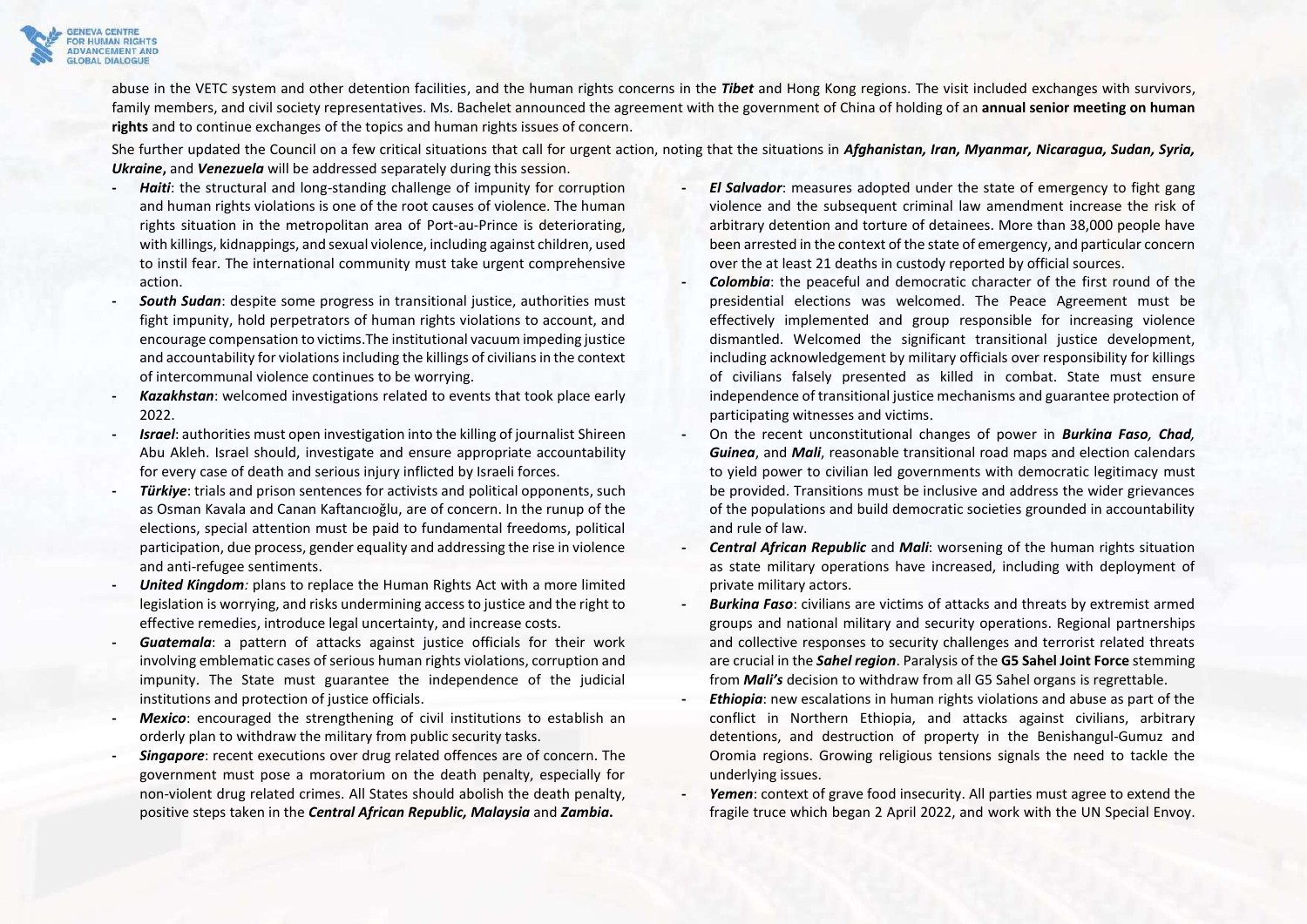

Regrettably, the transfer of executive power to a Presidential Leadership Council, does not include women. The Council should prioritize a peaceful end to the judiciary strike that has had negative effects on due process safeguards.

- **-** The impact of the war in *Ukraine* and on those caught up in protracted conflicts in the region, including parts of the *South Caucasus, the Western Balkans,* and the **Transnistria region** in *Moldova*. Engagement through existing negotiations needs to be stepped up to contribute to prevention, confidence building and protection in the region.
- **-** *Sri Lanka*: in negotiating a recovery plan, the government must ensure immediate relief for the most marginalized and vulnerable groups and prioritize social protection. Focus on deeper institutional reforms to ensure greater transparency and accountability in governance, reduce inequalities, and advance reconciliation and justice for all communities is needed.
- **-** *Lebanon*: growing poverty, inequality, food insecurity, and reduced access to health care and other essential services are troubling. Following recent elections, a new government must be formed urgently, that can enact human rights based reforms. Authorities must urgently enable resumption of investigations into the Beirut port explosion.
- **DPRK:** the human rights impacts of the reported COVID-19 outbreak in the absence of vaccination rollout, a limited health care infrastructure, and precarious food situation is of concern. Sanctions must be relaxed to enable

urgent humanitarian and Covid-related assistance. The DPRK must open channels for humanitarian support in the presence of UN staff.

- **-** *Angola* and *Kenya*: hope for peaceful and inclusive elections.
- **-** Welcomed *Colombia's* decision to de-criminalize abortion following positive developments globally, including most recently in *Argentina* and *Mexico*. *"It is time for progress not further restriction"* in this essential right, as is under consideration in the *U.S.*
- **-** *Brazil*: threats against environmental human rights defenders and indigenous people alarming. Police violence and structural racism are of concern, as attacks against legislators and candidates particularly those of African descent, women and LGBTIQ+ people ahead of the general elections in October. Authorities must ensure respect for fundamental rights and independent institutions.
- **-** *Russian Federation:* arbitrary arrests of many anti-war protestors, new criminal law restrictions, and increasing censorship and restrictions on independent media worrying.
- **-** *Tajikistan*: due process standards must be respected in case of alleged human rights violations against activists, journalists, and bloggers. The government must seek constructive communication with all communities and secure freedom of expression for all.

Ms. Bachelet concluded by noting that increased globalization and converging economic and technological interests has not shielded usfrom division. Deepening polarization, global events and behavior is driving states further apart, some more emboldened in their positions, and others caught in the crossfire. She called for dialogue in pursuing challenges with a common purpose, focusing on what unites us, and urged for a greater sense of collective responsibility and ambition, that puts people, their protection, and their rights first. Ms. Bachelet then referred to her term as High Commissioner ending, this being the last session that she will brief.

### **Interactive Dialogue: Statements by States**

<span id="page-3-1"></span><span id="page-3-0"></span>

| <b>Member States: Joint Statements</b>   |                                                                                                                                    |
|------------------------------------------|------------------------------------------------------------------------------------------------------------------------------------|
| <b>United Kingdom of Great Britain</b>   | Expressed deep concern over the situation in Sri Lanka. Violent attacks on peaceful protestors and subsequent violence against     |
| and Northern Ireland (on behalf          | government aligned politicians and supporters. Urged the Sri Lankan authorities to address long-standing impunity and corruption   |
| of a group of countries) <sup>2</sup>    | and called on Sri Lanka to cooperate with the High Commissioner, expressing readiness to support the country on the implementation |
|                                          | of HRC resolution 46/1.                                                                                                            |
| <b>Paraguay</b> (on behalf of a group of | Highlighted the importance of the UPR process and of regional consultations, as well as the important role of national human right |
| countries)                               | mechanisms and strengthening their structure and function.                                                                         |

<sup>2</sup> Canada, Germany, Malawi, Montenegro, North Macedonia, United States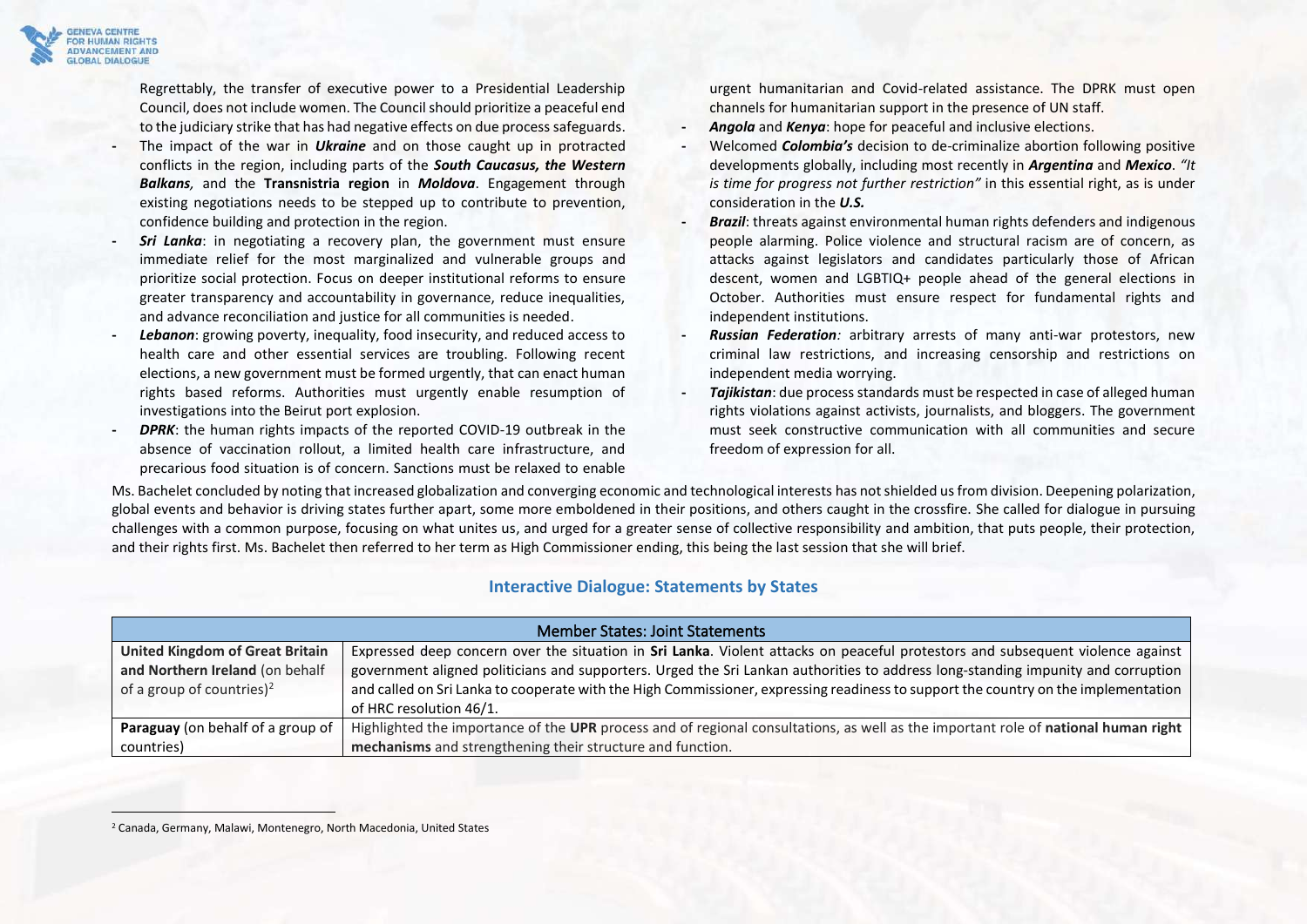

| Gambia (on behalf of a group of   | Emphasised the importance of the food security crisis, affecting more than 1.7 billion people. The war in Ukraine has disrupted        |
|-----------------------------------|----------------------------------------------------------------------------------------------------------------------------------------|
| 67 countries)                     | agricultural production, destroyed infrastructure and deepened risks for the global supply chain increasing the risk of hunger and     |
|                                   | famine with huge implications on livelihoods. Hunger should not be used as a weapon of war.                                            |
| Côte d'Ivoire (on behalf of the   | Concerned about the human rights situation in some parts of the world, particularly in a context marked by the Covid-19 pandemic,      |
| African Group)                    | which has exacerbated existing inequalities and gaps between the marginalized and the privileged. Actions are required to find urgent  |
|                                   | solutions to address a deepening of food insecurity. Urged the High Commissioner to highlight the importance of international          |
|                                   | solidarity in a time of rising food crisis.                                                                                            |
| Republic of Korea (on behalf of a | Welcomed the OHCHR's report on "the practical application of the UN Guiding Principles on Business and Human Rights (UNGP) to          |
| group of countries) $3$           | the activities of technology companies". Hoped that the OHCHR will continue to play its leading role in optimizing digital             |
|                                   | transformation through respect for human rights, based on multi-stakeholder cooperation.                                               |
| Netherlands (on behalf of a       | Expressed concern over human rights situation in Xinjiang Uyghur Autonomous Region. Numerous credible reports indicate that            |
| group of countries) $4$           | over a million people have been arbitrarily detained. There are reports of ongoing widespread surveillance, discrimination against     |
|                                   | Uyghurs and other persons belonging to minorities as well as of severe restrictions on Uyghur culture and the exercise of human        |
|                                   | rights and fundamental freedoms. Called upon China to urgently address these concerns and implement the CERD's eight                   |
|                                   | recommendations relating to Xinjiang from August 2018, as well as the concerns raised by numerous Special Procedures. Expressed        |
|                                   | concern about the deterioration of respect for human rights and fundamental freedoms in Hong Kong and the human rights situation       |
|                                   | in Tibet. Urged China to ensure full respect for the rule of law and to provide meaningful and unfettered access for independent       |
|                                   | observers to Xinjiang.                                                                                                                 |
| Lithuania (on behalf of the       | Condemned Russia's attack against Ukraine. Urged all States to uphold their obligations under international law; ensure that civilians |
| Nordic-Baltic countries)          | caught in armed conflict are fully protected in accordance with IHL; immediately end violence; ensure full respect for the human       |
|                                   | rights of all protecting those in most vulnerable situations including children and persons with disabilities, women and girls,        |
|                                   | journalists and media workers, human rights defenders and other members of civil society; and to end impunity ensuring                 |
|                                   | accountability for violations and abuses of IHRL and IHL.                                                                              |
| Luxembourg (on behalf of a        | Urged the High Commissioner to include atrocity prevention measures in technical assistance provided by her Office. The UN             |
| group of countries)               | Framework of Analysis for Atrocity Crimes can be an important tool in identifying a country's individual protection gaps. Called upon  |
|                                   | the High Commissioner to work closely with the UN Office on Genocide Prevention and the Responsibility to Protect, mandated to         |
|                                   | provide early warning of atrocity crimes, to identify areas to strengthen cooperation and coordination, and to alert concerned States  |
|                                   | and the wider international community of necessary action considering deteriorating crises.                                            |
| Cuba (on behalf of a group of     | Opposed the politicization of human rights. Tibet and Hong Kong are China's internal affairs. Rejected countries' double standards.    |
| countries $)^5$                   | All human rights should be treated with the same importance. The international community should uphold multilateralism and             |
|                                   | international solidarity.                                                                                                              |

<sup>&</sup>lt;sup>3</sup> Core group of the resolution on "New and emerging digital technologies and human rights: Austria, Brazil, Denmark, Morocco, Singapore

<sup>&</sup>lt;sup>4</sup> Albania, Andorra, Australia, Austria, Belgium, Belize, Bulgaria, Canada, Croatia, Czech Republic, Denmark, Estonia, Eswatini, Finland, France, Germany, Guatemala, Honduras, Iceland, Ireland, Israel, Italy, Japan, Latvia, Liechtenstein, Liberia, Lithuania, Luxembourg, Marshall Islands, Monaco, Montenegro, Netherlands, New Zealand, North Macedonia, Norway, Palau, Poland, Portugal, Romania, San Marino, Slovakia, Slovenia, Spain, Sweden, Switzerland, United Kingdom of Great Britain and Northern Ireland, United States

<sup>5</sup> [Algeria, Bolivia, Burkina Faso, Cambodia, Cameroon, China, Cuba, Egypt, Eritrea, Lao PDR, Pakistan, State of Palestine, Tajikistan, Venezuela, Zimbabwe](https://hrcmeetings.ohchr.org/HRCSessions/HRCDocuments/59/SP/46340_55_cb65231e_af40_49b7_b2ba_a0e03726caa0.docx)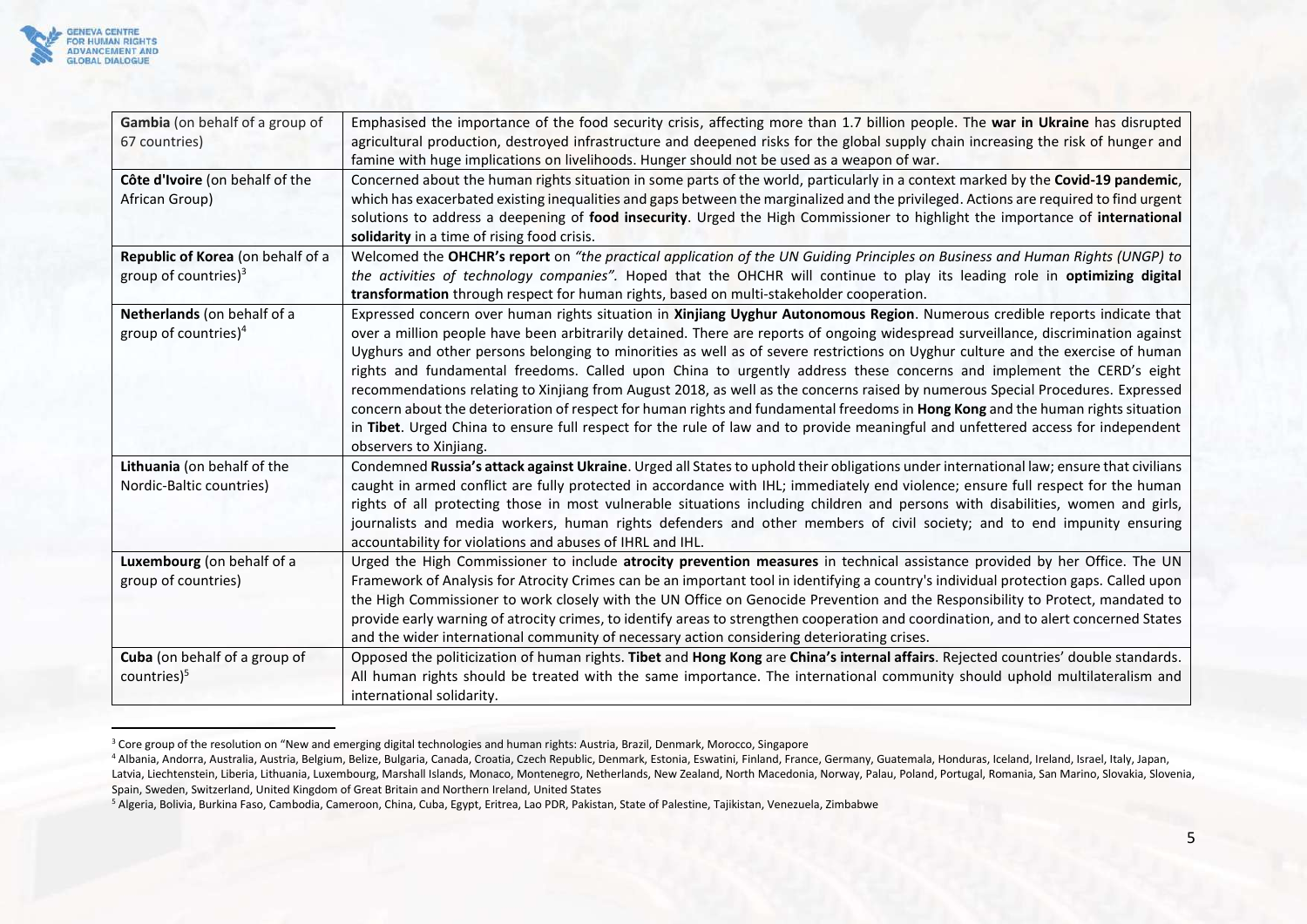

<span id="page-5-0"></span>

| China (on behalf of a group of<br>countries)                   | Concerned over the politicization and confrontational nature of the HRC. Highlighted the importance of the principles of equity,<br>justice, inclusiveness, solidarity, objectivity, and impartiality. Respect of the sovereignty of States and geographical equality must be<br>guaranteed.                                                                                                                                                                                                                                                                                                                                                                      |
|----------------------------------------------------------------|-------------------------------------------------------------------------------------------------------------------------------------------------------------------------------------------------------------------------------------------------------------------------------------------------------------------------------------------------------------------------------------------------------------------------------------------------------------------------------------------------------------------------------------------------------------------------------------------------------------------------------------------------------------------|
|                                                                | <b>Statements made by the Member States</b>                                                                                                                                                                                                                                                                                                                                                                                                                                                                                                                                                                                                                       |
| <b>Mexico</b>                                                  | Concerned about COVID-19, climate change, and armed conflict. It is important that Haiti combats violence, including sexual<br>violence, and ensures accountability.                                                                                                                                                                                                                                                                                                                                                                                                                                                                                              |
| <b>United States of America</b>                                | Welcomed the High Commissioner's work on the human rights situations in Russia, Afghanistan, Belarus, Cuba, DPRK, Eritrea,<br>Ethiopia, Iran, Burma, Nicaragua, Saudi Arabia, South Sudan, Sudan, Syria, Tajikistan, Venezuela, and Yemen, among others.<br>Condemned Russia's attack on Ukraine, denounced Russia's abuses against its own people and intensified repression of civil society<br>and independent media. Concerned that Beijing's conditions imposed on the High Commissioner's visit did not enable independent<br>assessment of the human rights situation, including in Xinjiang where genocide and crimes against humanity are ongoing.       |
| <b>United Kingdom of Great Britain</b><br>and Northern Ireland | Concerned about the human rights situation in China, especially in Xinjiang. Remains concerned about the worsening situation in<br>Hong Kong, where arrests of lawyers, journalists and others under the National Security Law continue. Condemned Russia's<br>repression against Ukraine and its own citizens. Called for the immediate release of politician and human rights activist Vladimir<br>Kara-Murza and called out the continued imprisonment of Alexander Navaly. Repression continues against LGBT people, particularly<br>in Chechnya, and freedom of religion continues to be curbed, particularly against the Jehovah's Witnesses across Russia. |
| Côte d'Ivoire                                                  | Concerned about the crises and conflicts that threaten international peace and security, and human rights, in particular the right to<br>food, health, education and the environment. Reminded the Council to recall the values of impartiality, respect of sovereignty and<br>universality, specifically regarding China, Xinxiang and Hong Kong.                                                                                                                                                                                                                                                                                                                |
| <b>Ukraine</b>                                                 | Drew attention to the grave human rights situation in Ukraine stemming from the Russian aggression, which remains one of the<br>defining modern-day challenges to human rights. Russia's starvation plan is on the course of becoming a crime against humanity,<br>aiming to deliberately starve tens of millions in Africa and Asia in order to extract political concessions in the war.                                                                                                                                                                                                                                                                        |
| Malawi                                                         | Highlighted the importance of fighting discrimination and inequality. Agreed with the High Commissioner that national budgets<br>should integrate human rights.                                                                                                                                                                                                                                                                                                                                                                                                                                                                                                   |
| Armenia                                                        | Welcomed OHCHR's prioritization of prevention of genocide in its advocacy work. Valued the guidance that the Office provides, in<br>particular for the adoption and implementation of the Human Rights Due Diligence Policy. The situation in Ukraine has also had<br>impact on those caught up in protracted conflicts in the South Caucasus. There is a need to step up engagement to contribute to<br>prevention, confidence-building and protection, especially in Nagorno-Karabakh. Reiterated its adherence to One China policy and<br>commended China for its determination to eradicate poverty.                                                          |
| Pakistan                                                       | Commended the OHCHR for its continued monitoring and reporting of India's escalating human rights violations in occupied Jammu<br>& Kashmir. India continues to subvert the UN Charter principles, Security Council resolutions and 4th Geneva Convention provisions<br>by illegally altering demographics of the disputed territory. The Council must take credible steps to uphold Kashmiri people's<br>fundamental rights and hold India accountable.                                                                                                                                                                                                          |
| Kazakhstan                                                     | Call upon all UN Member States to pay their contributions to the OHCHR and ensure that its activities are fully funded. The critical<br>amendments to the Constitution supported by citizens that strengthened the human rights protection system are the explicit<br>prohibition on the death penalty in the Constitution, establishment of a Constitutional Court and strengthening the independence                                                                                                                                                                                                                                                            |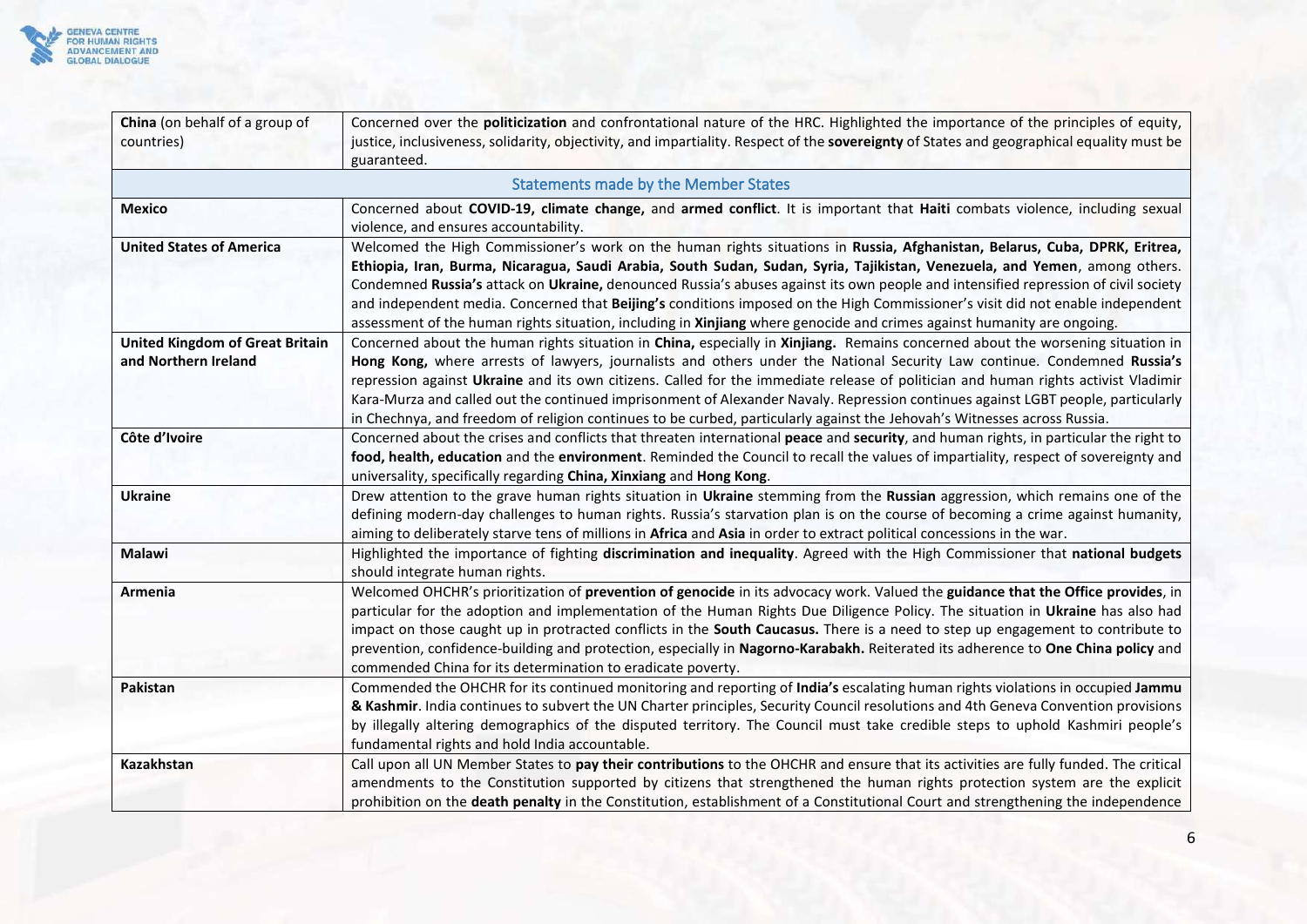

|                                | of the Ombudsperson from State bodies and officials and providing guarantees of her inviolability. Welcomed the High                 |
|--------------------------------|--------------------------------------------------------------------------------------------------------------------------------------|
|                                | Commissioner's recent visit to China.                                                                                                |
| <b>Nepal</b>                   | The inequality gaps between and within countries have further widened. Committed to protect the rights of women, girls, children,    |
|                                | elderly, migrants and other marginalized and vulnerable populations. Urged the international community for robust and                |
|                                | collaborative efforts for climate action and the timely achievement of SDGs.                                                         |
| <b>Republic of Korea</b>       | Concerned over Russia's invasion against Ukraine. The Republic of Korea has played a leading role with the Core Group in the         |
|                                | discussion on local governments' critical role in the promotion and protection of human rights.                                      |
| Mauritania                     | It is important to respond to climate change and the global consequences of armed conflicts as well as those of the pandemic. There  |
|                                | must be a greater commitment to economic and social rights, as well as the right to a clean environment. The OHCHR must be           |
|                                | provided with the necessary financial means.                                                                                         |
| <b>Malaysia</b>                | Welcomed and encouraged by the positive cooperation of the OHCHR, through its offices in Geneva, Bangkok and Kuala Lumpur to         |
|                                | develop Malaysia's National Recommendations Tracking Database for UPR. The abolishment of mandatory death penalty in Malaysia        |
|                                | is a great development.                                                                                                              |
| <b>Russia Federation</b>       | Regretted the unprecedented increase in the one-sidedness and politicization of the High Commissioner's approach assessing the       |
|                                | situation in Ukraine. The High Commissioner ignores the evidence Russia regularly sends about crimes of the Kyiv regime in Donbass,  |
|                                | including inhuman torture and killings of Russian soldiers. Western countries are fostering Russophobia. Condemned the supply of     |
|                                | lethal weapons to Ukraine by Western countries.                                                                                      |
| Namibia                        | Called on the High Commissioner to refer to the situation of human rights in the non-self-governing territory of Western Sahara.     |
| Montenegro                     | Condemned the Russian aggression against Ukraine. Welcomed the Office's work in risk analysis, early warning and accountability      |
|                                | for human rights violations to prevent conflict and violence and protect the human rights of affected individuals.                   |
| Luxembourg                     | Expressed concern about the climate crisis, destructive conflicts and the instrumentalization of the fight against terrorism for the |
|                                | purposes of repression. Expressed support to strengthen the capacities of all states to protect and promote human rights, with the   |
|                                | help of the Office, Special Procedures and Treaty Bodies.                                                                            |
| Venezuela (Bolivarian Republic | Expressed concern about the renewed attempts by some hegemonic countries to instrumentalize human rights against developing          |
| of)                            | countries. There is a sustained "fake news" campaign about Xinjiang in China. Welcomed the visit by the High Commissioner to China,  |
|                                | which deepened the bonds of cooperation through broad consensus. The Office must strengthen cooperation and assistance in            |
|                                | human rights with the countries of the South and prioritize the fight against illegal UCMs.                                          |
| India                          | Greater emphasis should be placed on technical assistance and capacity-building, in consultation with and with the consent of the    |
|                                | concerned States, to bring about improvement in the human rights situation on the ground. Expressed its commitment to supporting     |
|                                | the activities of the OHCHR, including through financial contribution.                                                               |
| France                         | Awaits with great interest the report of the High Commission on the human rights situation in Xinjiang. Condemned both Russia's      |
|                                | attack on Ukraine and Belarus's complicity as well as violations against freedom of expression in these two countries. Denounced     |
|                                | abuses in Mali, systematic repression against women in Afghanistan, and the human rights abuses of the Syrian regime.                |
| Germany                        | Expressed concern about the human rights situation in China, in particular Xinjiang, Tibet and Hong Kong and urged for the release   |
|                                | of the announced OHCHR-report on Xinjiang. Condemned President Putin's illegal annexation of Crimea and occupied parts of            |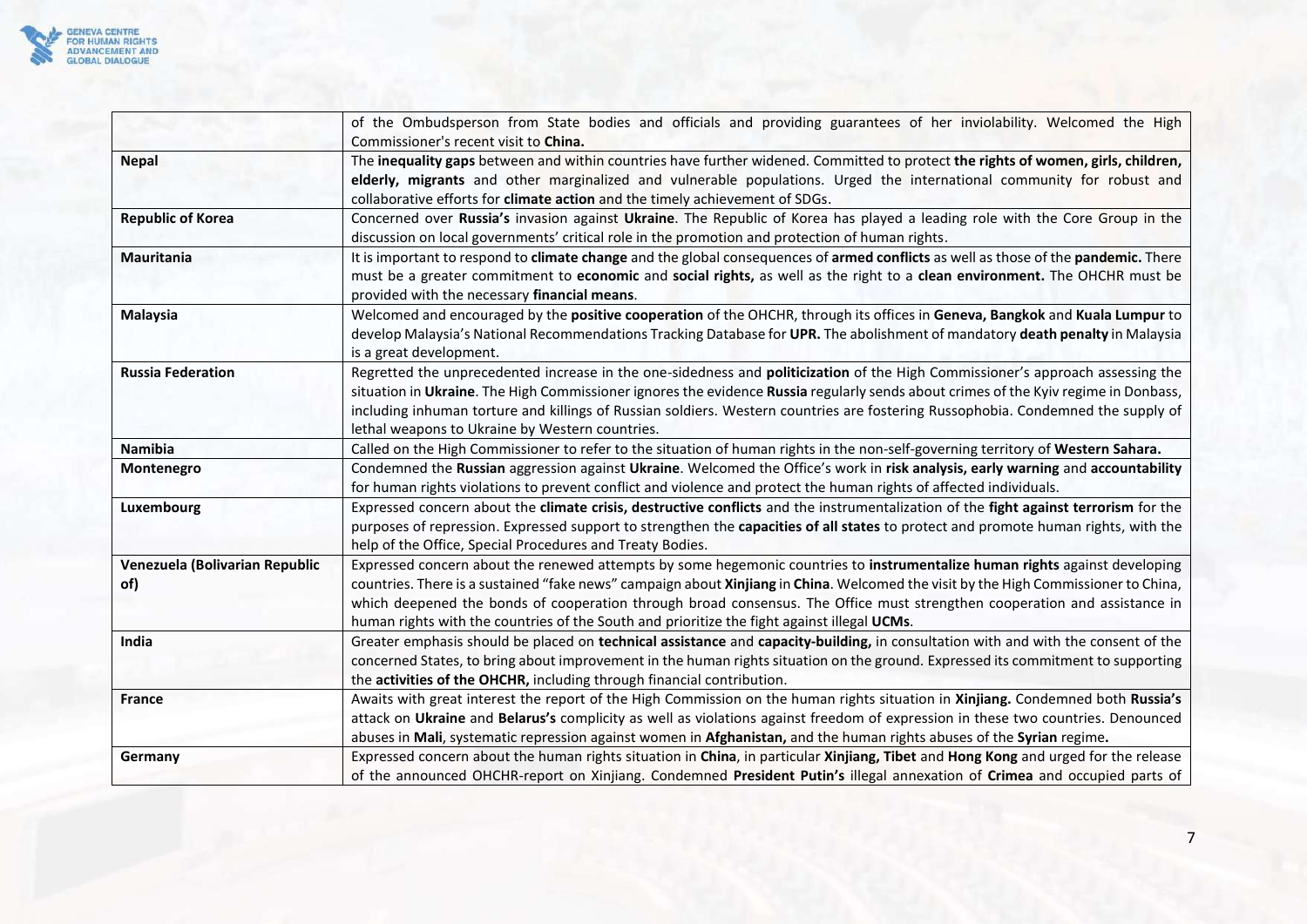

|                                         | eastern Ukraine. Also expressed concern about the human rights situation in Afghanistan, North Korea, South Sudan, Egypt,<br>Venezuela and Yemen.                                                                                                                                                                                                                                                                                                                                                                                                                                                                           |
|-----------------------------------------|-----------------------------------------------------------------------------------------------------------------------------------------------------------------------------------------------------------------------------------------------------------------------------------------------------------------------------------------------------------------------------------------------------------------------------------------------------------------------------------------------------------------------------------------------------------------------------------------------------------------------------|
| Japan                                   | Emphasized the protection of the right to freedom of expression. Condemned the abductions carried out by the DPRK and said it<br>must be resolved with utmost urgency                                                                                                                                                                                                                                                                                                                                                                                                                                                       |
| <b>United Arab Emirates</b>             | The UAE has combatted terrorism and extremism in all its forms and manifestations and was one of the first countries to adopt a<br>comprehensive strategy in this regard.                                                                                                                                                                                                                                                                                                                                                                                                                                                   |
| Paraguay                                | For a better fulfillment of its obligations, Paraguay established an executive inter-institutional commission (CICSI) to carry out<br>effective actions for the follow-up and implementation of the commitments derived from the international system for the protection<br>of human rights.                                                                                                                                                                                                                                                                                                                                |
| Senegal                                 | Concerned about the impact of conflict, terrorism, unconstitutional regime change, and inequality. The rise of supranationalism,<br>racism, religious intolerance and climate change undermine the enjoyment of fundamental rights and freedoms for millions of<br>people. Urged the international community to pay particular attention to the issue of climate change, the fight against impunity, the<br>guarantee of equitable, affordable and universal access to vaccines and medicines in the context of the fight against pandemics,<br>racism, the debt crisis and the strengthening of international cooperation. |
| Qatar                                   | Highlighted the importance of international solidarity and cooperation and working to achieve equality and reduce poverty and<br>inequality between countries so that no one is left behind. Condemned the Israeli forces' assassination of the Palestinian-American<br>journalist Shireen Abu Aqleh, which comes as part of an organized policy of assassination and deliberate killing of a Palestinian civilian.<br>Welcomed the extension of the armistice period in Yemen.                                                                                                                                             |
| <b>Czech Republic</b>                   | Condemned the ongoing Russian war against Ukraine as well as Byelorussian complicity. Also concerned about restrictions of<br>fundamental freedoms such as freedom of expression, freedom of religion or belief, as well as freedom of association and peaceful<br>assembly in Russia and Belarus. Reiterated its serious concern over the human rights situation in Myanmar and China, particularly<br>human rights violations against minorities in Xinjiang, Tibet and inner Mongolia.                                                                                                                                   |
| Cuba                                    | Impartiality and universality in the treatment of human rights must prevail in the work of the Office of the High Commissioner, as<br>well as the fight against politicization and selectivity. Welcomed the recent visit of the High Commissioner to China. Expressed<br>concern about actions under the so-called prevention agenda, which does not enjoy consensus and is dependent on the political<br>interests and financing of developed countries.                                                                                                                                                                  |
| <b>Finland</b>                          | The unlawful Russian invasion has severely hampered Ukraine's vital grain production and export. This combined with COVID19-<br>pandemic disruptions and drought has devastating effects for millions. Expressed concern over severe free speech restrictions in<br>Russia and China, human rights violations against girls and women in Afghanistan, and attacks against the rights of Uighurs,<br>Rohingyas, LGBTIQ-persons and other minorities.                                                                                                                                                                         |
| Lithuania                               | Condemned the attack of Russia against Ukraine. Expressed concerned over the deterioration of human rights in Russia, Belarus and<br>Afghanistan.                                                                                                                                                                                                                                                                                                                                                                                                                                                                           |
| <b>Bolivia (Plurinational State of)</b> | Committed to implementing social and collective policies in line with human rights. Commended the High Commissioner's visit to<br>China and fostering constructive dialogue. Urged for professionalism in the High Commissioner's visits and called on countries to<br>avoid double standards and interference in domestic matters. Highlighted the importance of the exacerbation of inequalities as a                                                                                                                                                                                                                     |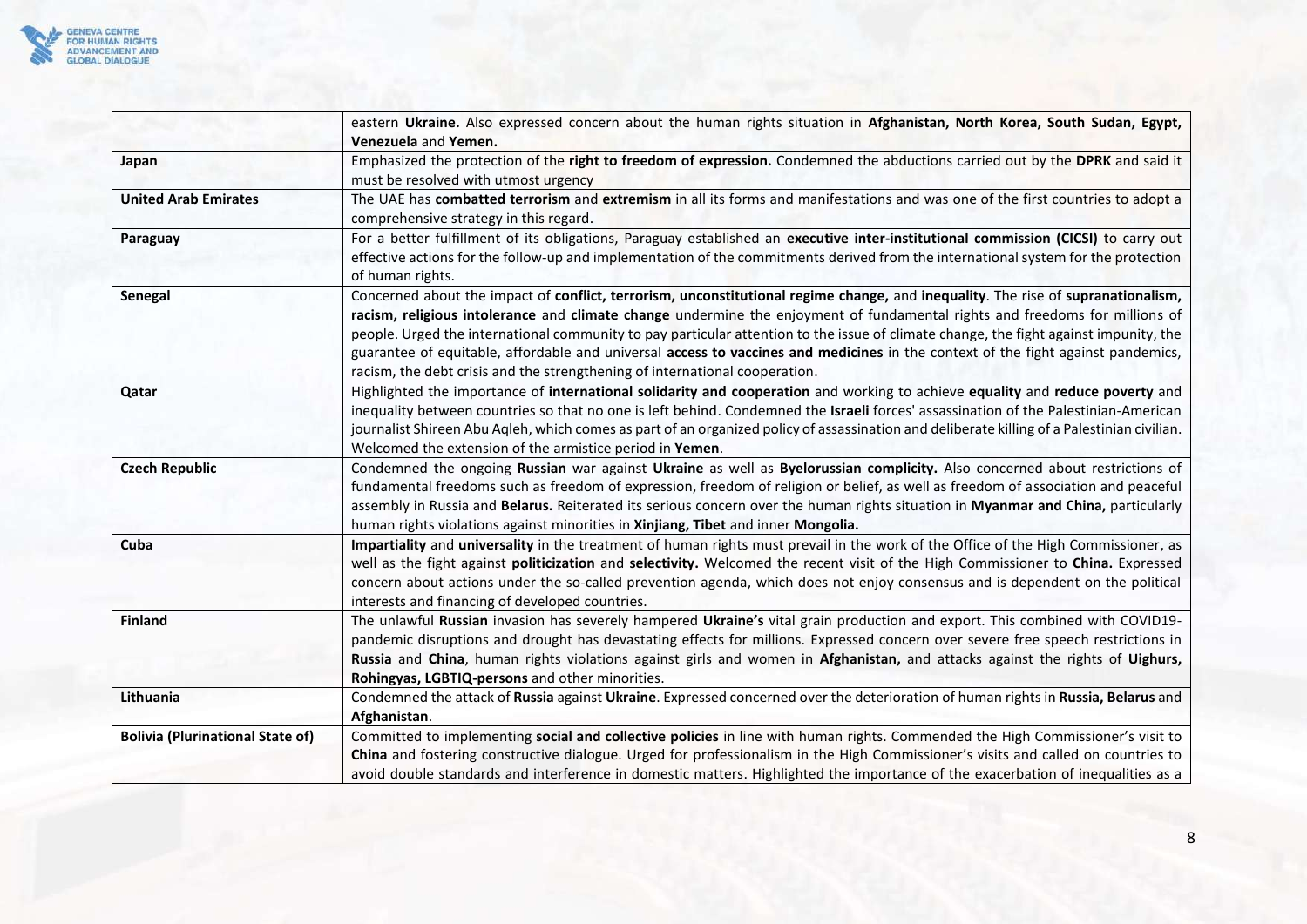

<span id="page-8-0"></span>

|                                                                                                                   | result of the pandemic in developing countries and the South. Discrimination, racism and economic, social and cultural rights must<br>be prioritised.                                                                                                                                                                                                                                                                                                                                                      |
|-------------------------------------------------------------------------------------------------------------------|------------------------------------------------------------------------------------------------------------------------------------------------------------------------------------------------------------------------------------------------------------------------------------------------------------------------------------------------------------------------------------------------------------------------------------------------------------------------------------------------------------|
| <b>Brazil</b>                                                                                                     | It is important to strengthen the fight against racism and discrimination. Fair and transparent elections are being guaranteed in the<br>country.                                                                                                                                                                                                                                                                                                                                                          |
| Eritrea                                                                                                           | The report on Eritrea perpetuates negative narratives. Commended the High Commissioner's visit to China and expressed it is<br>important to guarantee the full integrity of the country.                                                                                                                                                                                                                                                                                                                   |
| <b>Uzbekistan</b>                                                                                                 | Respect of sovereignty and non-intervention in the internal affairs of States are all fundamental principles. Supported the One China<br>Policy. The protection of human rights must be guaranteed through constructive dialogue. Welcomed the agreements reached<br>between the High Commissioner and China.                                                                                                                                                                                              |
| China                                                                                                             | Welcomed the visit of the High Commissioner to the country. Condemned the spread of false information about the country as well<br>as countries that support the report on Xinjiang. More than 100 countries in the Council supported China and echoed its position.<br>The report on Xinjiang violates the mandate of the OHCHR and should not be published.                                                                                                                                              |
|                                                                                                                   | Statements made by the Observers (Joint Statements)                                                                                                                                                                                                                                                                                                                                                                                                                                                        |
| <b>European Union</b>                                                                                             | Condemned Russia's aggression against Ukraine. The war of aggression has affected the food chain. Condemned the crackdown on<br>human rights in Belarus and Russia. Urged China to respect human rights in Mongolia, Xinjiang and Tibet. Expressed concern over<br>the human rights situation in Afghanistan, Hong Kong, Venezuela, and Türkiye. Commended Libya for the cooperation provided to<br>the FFM. Expressed concern over the situation in the OPT and Israel.                                   |
| South Africa (on behalf of a<br>group of countries) <sup>6</sup>                                                  | Expressed grave concern about the illegal use of drones by Morocco targeting civilians and livestock in the Western Sahara. The<br>repression exerted by Morocco against the Saharawi civilian population, notably human rights defenders, journalists and political<br>prisoners, has increased. Called upon the High Commissioner to dispatch an observation mission to the Occupied Western Sahara.                                                                                                     |
| Comoros (on behalf of Group of<br>support of the Territorial Integrity<br>of the Kingdom of Morocco) <sup>7</sup> | Called upon the preservation of the bilateral character of the interaction of Member States with the Council and the High<br>Commissioner to avoid any instrumentalization and counterproductive political debates. The Sahara issue is a political dispute<br>handled by the Security Council that recognizes the pre-eminence of the Autonomy Initiative presented by Morocco as credible and<br>serious for a definitive political solution to this regional dispute over the Sahara.                   |
| Panama (on behalf of a group of<br>countries) <sup>8</sup>                                                        | Global military spending is at records levels. Called upon States to reduce military spending and reallocate resources towards the<br>realization of human rights and SDGs, including gender equality, while addressing the specific needs of women, children, persons<br>with disabilities, people of African descent, indigenous peoples and people in vulnerable or marginalized situations; and to promote<br>and ensure effective public participation and oversight in national budgeting processes. |
| Jordan (on behalf of the Arab<br>Group)                                                                           | Highlighted the importance of avoiding selectivity, politicization and ensuring accountability in order to maintain the credibility of<br>the Council. It is important to find innovative solutions to enhance food security.                                                                                                                                                                                                                                                                              |

<sup>6</sup> Algeria, Angola, Bolivia, Botswana, Cuba, Kenya, Mozambique, Namibia, Nicaragua, South Africa, Tanzania, Timor Leste, Uganda, Venezuela, Zimbabwe

<sup>7</sup> Saudi Arabia, Burkina Faso, Gabon, Morocco

<sup>&</sup>lt;sup>8</sup> Argentina, Barbados, Bolivia, Chile, Costa Rica, Ecuador, El Salvador, Mexico, Nepal, Panama, Paraguay, Peru, State of Palestine, Tunisia, Uruguay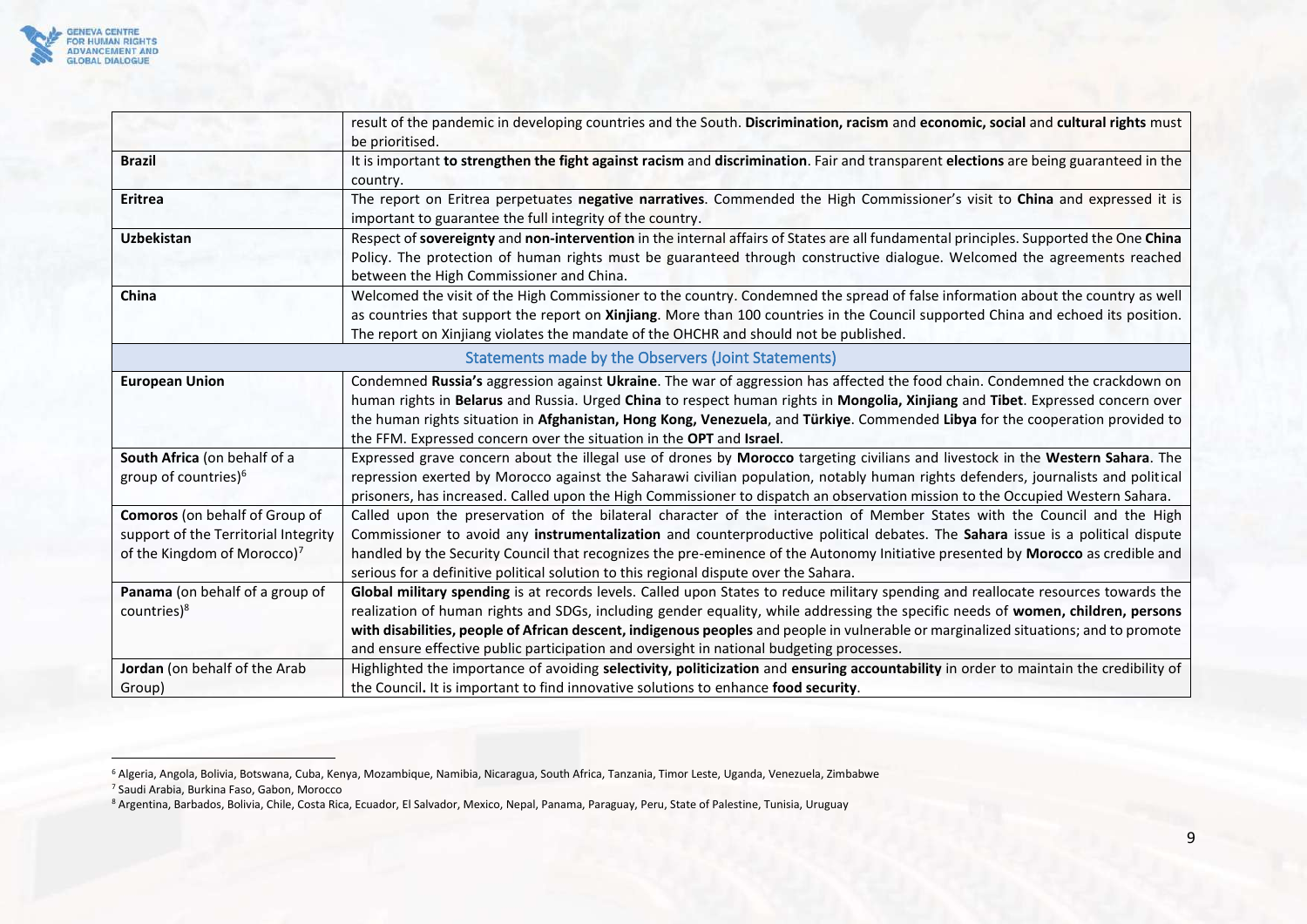

<span id="page-9-0"></span>

| Statements made by the Observers |                                                                                                                                                                                                                                                                                                                                                                                                                                                                                                                                     |
|----------------------------------|-------------------------------------------------------------------------------------------------------------------------------------------------------------------------------------------------------------------------------------------------------------------------------------------------------------------------------------------------------------------------------------------------------------------------------------------------------------------------------------------------------------------------------------|
| Cambodia                         | Called for the OHCHR to work in a fair and depoliticized manner. Denounced the OHCHR Spokesperson for making unfounded<br>allegations that opposition candidates in the country were reluctant to register electoral complaints and kept silent on dangerous<br>populist rhetoric of certain opposition elements in Cambodia. Appreciated China for receiving the High Commissioner's visit,<br>leading to the creation of Annual Senior Strategic Meeting and a Working Group to facilitate human rights cooperation.              |
| <b>Tunisia</b>                   | Reaffirmed the country's commitment to democracy and respect and promotion of rights and freedoms within the framework of<br>the reform path that Tunisia embarked on since July 25, 2021. The country created the National Consultative Commission for a New<br>Republic to oversee the course of the national dialogue and prepare proposals for constitutional, economic and social reforms that<br>will be submitted to a popular referendum on next July 25, in view of organizing legislative elections in December 17, 2022. |
| Ghana                            | Ghana welcomed the recent visit of the High Commissioner to China and commended China for facilitating the visit.                                                                                                                                                                                                                                                                                                                                                                                                                   |
| Panama                           | Welcomed the collaboration provided to the country through the increased implementation of the Guiding Principles on Business<br>and Human Rights, the promotion of the human rights of LGBTIQ+ people and capacity building to enhance the engagement of<br>various stakeholders with human rights mechanisms.                                                                                                                                                                                                                     |
| Iran (Islamic Republic of)       | The UN human rights mechanisms need to be safeguarded against political biases. Concerned on the impact of gun violence on<br>children, families and communities in the U.S. Condemned the U.S for not being able to protect children from gun violence,<br>particularly in schools. UCMs continue aggravate the food crisis across the globe, especially in the South.                                                                                                                                                             |
| <b>Burkina Faso</b>              | Concerned about the human rights situation in the Sahel region. Grateful to the OHCHR for the technical assistance and capacity<br>building that the country receives which enables it to face the complex challenges imposed by terrorism.                                                                                                                                                                                                                                                                                         |
| Lesotho                          | Highlighted the principle of non-interference in the domestic affairs of another State, which is intertwined with the right to equality<br>and respect for sovereignty of states without exceptions.                                                                                                                                                                                                                                                                                                                                |
| Sweden                           | Condemned Russia's aggression against Ukraine. Concerned about the human rights situation in Belarus, Afghanistan, Iran and OPT.<br>Condemned the military coup and the violence against civilians in Myanmar and the human rights violations in China.                                                                                                                                                                                                                                                                             |
| Mali                             | Remains attentive to the proposal for an international instrument on the prevention of pandemics, essentially guided by a spirit of<br>collective solidarity, anchored in the principles of equity, inclusion and transparency. There is a persistence of armed terrorist group<br>activities in Mali and in the rest of the Sahel.                                                                                                                                                                                                 |
| Uganda                           | Highlighted the importance of international cooperation and solidarity in all spheres to ensure the promotion and protection of<br>human rights for all people around the globe. After the pandemic, countries need to focus on the right to development and economic<br>growth to guarantee a better management of the crisis in the future.                                                                                                                                                                                       |
| <b>Hungary</b>                   | Reaffirmed its solidarity with the people of Ukraine and expressed concern over the food crisis. Highlighted the importance of the<br>rights of the child and persons with disabilities; elimination of violence against women and girls; protection and promotion of the<br>rights of national, ethnic, religious and linguistic minorities; as well as the support of persecuted ethnic and religious communities,<br>such as persecuted Christians. Concerned about the disproportionate and biased attention towards Israel.    |
| Yemen                            | Houthi militias have not abided by the terms of the armistice. The Yemeni government attaches great importance to lifting the siege<br>and opening the main crossings and outlets to the city of Taiz. Called upon States to put pressure on the Houthi militia to stops its<br>aggressive behavior and racist policy towards the Yemeni people.                                                                                                                                                                                    |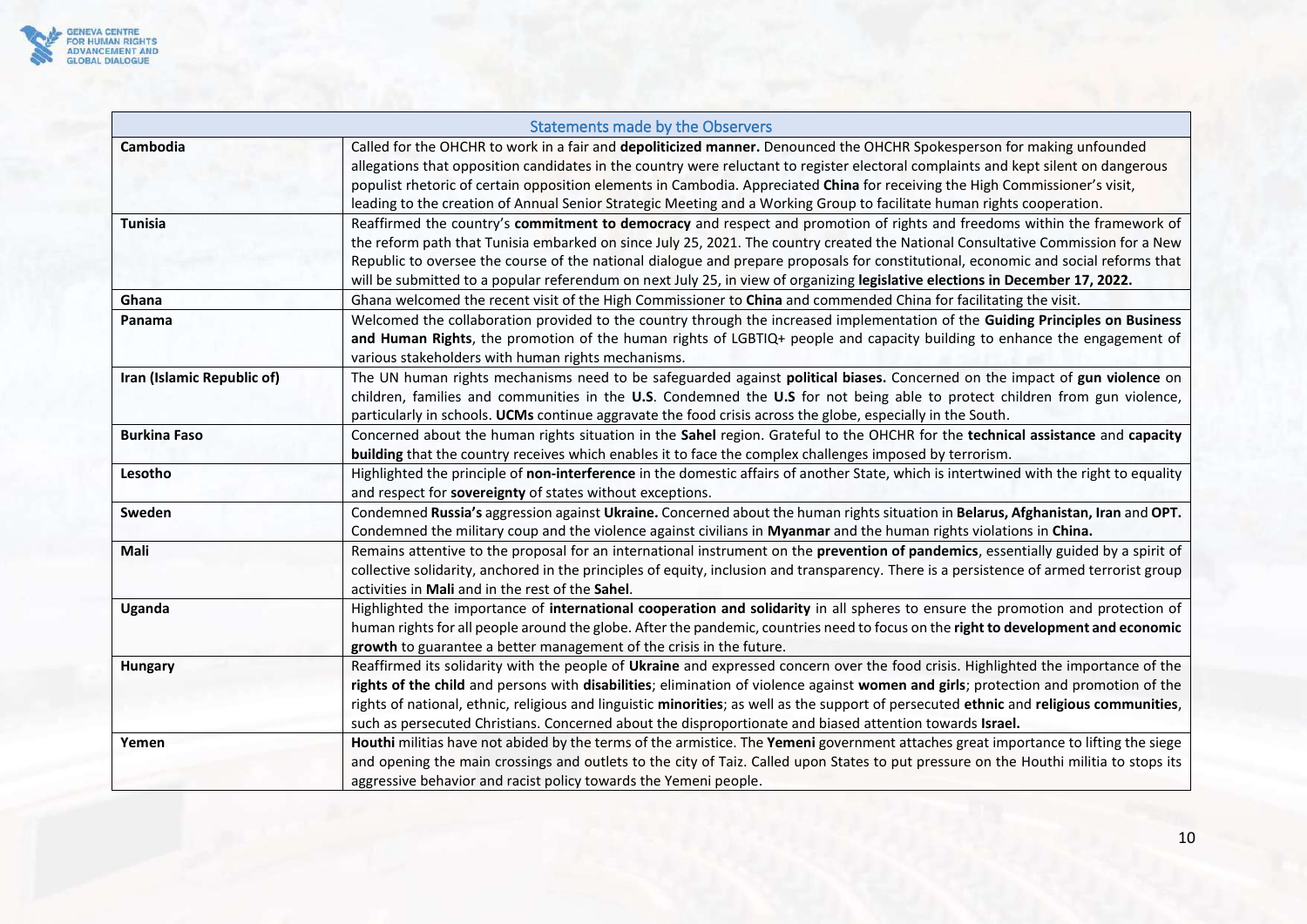

| <b>Burundi</b>              | Welcomed the High Commissioner's fruitful visit to China, including the Xinjiang Autonomous Region, at the invitation of the Chinese<br>government. Regretted that some States take advantage of the work of the Council to implement their hidden political agendas,                                                                                                                                                                                                                                                                                                                                                                                                                                                                        |
|-----------------------------|----------------------------------------------------------------------------------------------------------------------------------------------------------------------------------------------------------------------------------------------------------------------------------------------------------------------------------------------------------------------------------------------------------------------------------------------------------------------------------------------------------------------------------------------------------------------------------------------------------------------------------------------------------------------------------------------------------------------------------------------|
|                             | based on human rights issues, in order to continue to tarnish the image of China.                                                                                                                                                                                                                                                                                                                                                                                                                                                                                                                                                                                                                                                            |
| <b>Niger</b>                | Welcomed the High Commissioner's support in the process of revising Law No. 2015-36 on the smuggling of migrants, in order to<br>bring it into line with international standards. Pointed out that after several years of implementation, the law has proved to be<br>ineffective in the prevention and protection of migrants. This is why the Nigerien government has undertaken the process of<br>overhauling it, with the participation of all stakeholders, in order to correct these shortcomings.                                                                                                                                                                                                                                     |
| <b>Nigeria</b>              | Reiterated the importance of genuine international cooperation, devoid of polarization, politicization, and double standards to<br>advance human rights and fundamental freedoms of all people. Expressed concern over the prevailing attempts to create new<br>notions, standards and misinterpretation of international treaties and other salient human rights instruments with the introduction<br>of several non-consensual concepts and languages into the UN System.                                                                                                                                                                                                                                                                  |
| <b>Malta</b>                | Condemned Russia's unprovoked and unjustified war of aggression against Ukraine and remain concerned about the attacks on<br>civilian infrastructure. Expressed concern over the human rights situation in Afghanistan, in particular to the rights of women and<br>girls, in Belarus and the OPTs.                                                                                                                                                                                                                                                                                                                                                                                                                                          |
| <b>South Africa</b>         | Welcomed the High Commissioner's strong focus on addressing inequalities and discrimination and supported the High<br>Commissioner's four-point transformative agenda to uproot systematic racism and put an end to impunity. Reiterated its concern<br>regarding the declining regular budget of the OHCHR and its increased dependency on voluntary funds, as this creates the risk of<br>bilateralization of the work of the Office. Encouraged the High Commissioner to focus on the lingering crises and issues such as the<br>situation in Palestine and Western Sahara.                                                                                                                                                               |
| <b>Belarus</b>              | The conflict in Ukraine has exacerbated and accelerated a number of Western elites' shift away from multilateralism and<br>international rules and leads to the crisis of a number of UN bodies. UCMs are used by Western countries as a foreign policy tool.<br>Called on the UN to establish an international accountability mechanism for the use of UCMs. Condemned that Paralympians and<br>athletes from Belarus and Russia are banned from competing and demanded that the UN and the International Olympic Committee<br>take firm measures to fully restore their rights. Opposed the preparation by the OHCHR of any report on Xinjiang. This is an attempt<br>to launch a pressure mechanism against China for political purposes. |
| Sri Lanka                   | Welcomed the visit by the OHCHR to China, including the Xinjiang Uygur Autonomous Region, at the invitation of the Chinese<br>government. Respect for the sovereignty and non-interference must form the bedrock of engagement in all multilateral fora. Sri<br>Lanka will continue to adhere to the One China policy.                                                                                                                                                                                                                                                                                                                                                                                                                       |
| Georgia                     | Concerned over Russia's attack on Ukraine. It is imperative that accountability is ensured and justice is served for these gross<br>violations through all available international legal mechanisms. Pointed out the deteriorated situation in the Russia occupied<br>Georgian regions of Abkhazia and Tskhinvali region/South Ossetia, where the list of human rights violations includes ethnic<br>discrimination, kidnappings, torture, ill-treatment, illegal detentions, restriction of freedom of movement. Called upon Russia to<br>ensure unhindered, immediate and safe access of the OHCHR and other international human rights monitoring mechanisms to both<br>occupied regions of Georgia.                                      |
| <b>Syrian Arab Republic</b> | Western countries continue to resort to double standards and UCMs, which need to be monitored and eliminated. The rise of racism,<br>racial discrimination and xenophobia in the U.S. and many EU countries. Called for monitoring violations associated with them and                                                                                                                                                                                                                                                                                                                                                                                                                                                                       |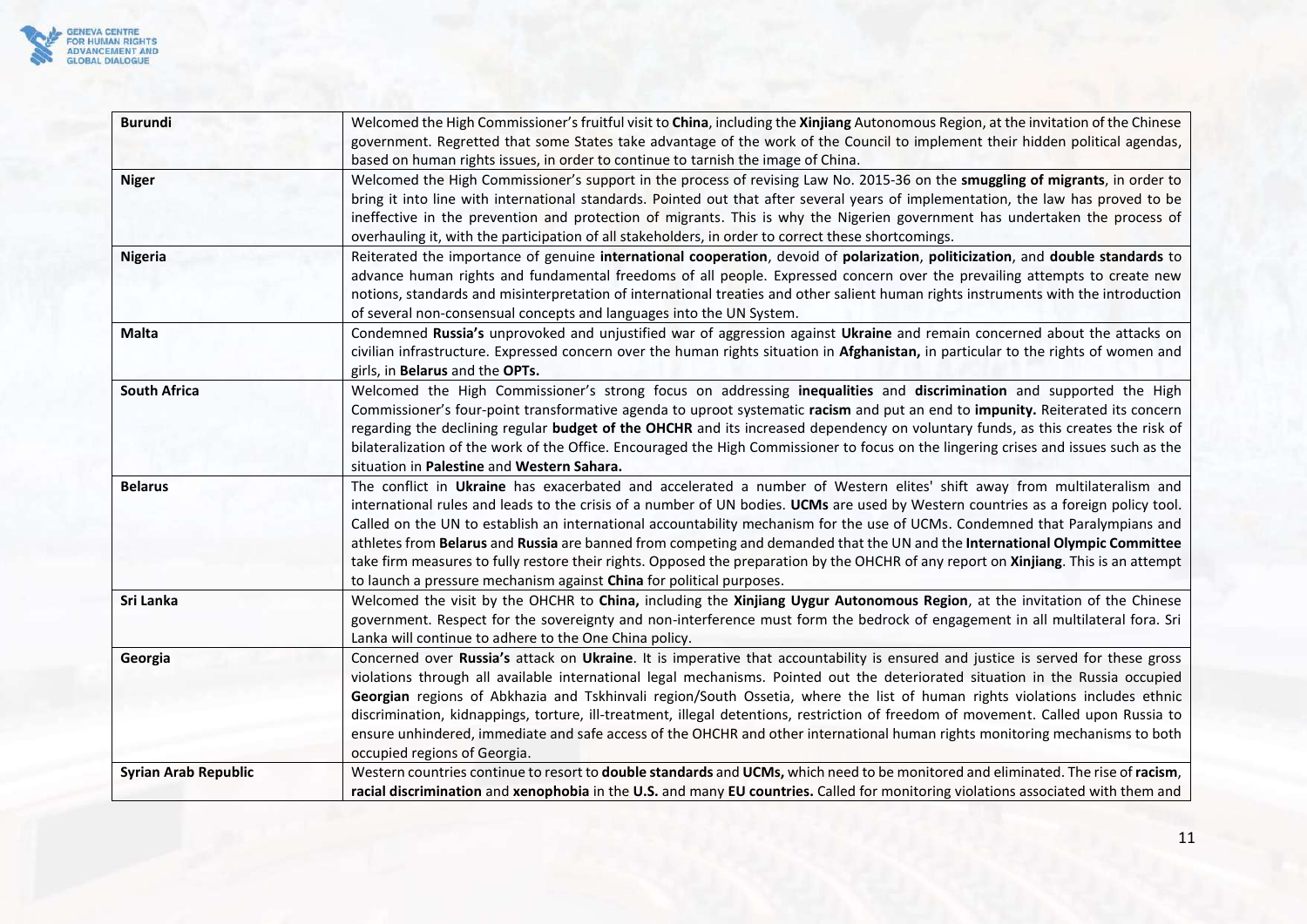

|                             | holding their perpetrators accountable. Condemned the illegal U.S. military presence on its territory under the pretext of combating    |
|-----------------------------|-----------------------------------------------------------------------------------------------------------------------------------------|
|                             | ISIS, and the repeated threats by Türkiye and attacks on Syrian territory that claim the lives of innocent civilians and cause their    |
|                             | forced displacement. Condemned the crimes of the Israeli in its settlement practices and its racist policies in the occupied State of   |
|                             | Palestine and in the occupied Syrian Golan, and its acts of aggression which threaten peace and security in the region. Welcomed        |
|                             | the agreements reached during the visit of the High Commissioner to China.                                                              |
| <b>Republic of Moldova</b>  | Extended its solidarity to the people of Ukraine, Afghanistan, Myanmar and Syria. Expressed its gratitude to the OHCHR for the          |
|                             | valuable technical assistance provided to national and local authorities in combating anti-discrimination, trainings and guidance to    |
|                             | the Roma community mediators' institution as well as support for the confidence building measures with the Transnistrian region.        |
|                             | Condemned the continuous degradation of the human rights situation in the Transnistrian region as there has been an increase of         |
|                             | abuses, committed by the secessionist regime in Tiraspol against local political opponents, against freedom of speech and assembly,     |
|                             | against human rights defenders and activists and freedom of movement between both banks of the Nistru river.                            |
| Türkiye                     | Called out the silence of the international community on the externalization of refugee policy of some countries, pushbacks and         |
|                             | impunity. Highlighted the importance of the voluntary and safe return of Syrians. Reiterate that fundamental human rights, religious    |
|                             | freedoms and cultural identities of the Uyghur Turks and other Muslim minorities should be respected and guaranteed by the              |
|                             | Chinese authorities in a transparent manner.                                                                                            |
| Greece                      | Concerned that the war in Ukraine had global spill-over effects and is contributing substantially to the current food insecurity        |
|                             | throughout the world. Welcomed the focus of the OHCHR on promoting the rights of women and girls, combating the global                  |
|                             | escalation of hate speech in the digital sphere as well as dealing with the global climate emergency. Concerned over the human          |
|                             | rights situation in Afghanistan and Myanmar.                                                                                            |
| <b>Uruguay</b>              | Reaffirmed that Uruguay values OHCHR's efforts throughout Latin America, including with respect to the growing challenges faced         |
|                             | by human rights defenders and journalists to operate safely and without fear of reprisals. Recognized the leadership of the High        |
|                             | Commissioner.                                                                                                                           |
| <b>Denmark</b>              | Concerned with the human rights situation in Afghanistan, Belarus, China, Egypt, Israel, and the occupied Palestinian territory,        |
|                             | Russia, Türkiye and Venezuela. Insisted that peace, justice, equality and the rule of law are essential elements in the prevention of   |
|                             | human rights violations and abuses.                                                                                                     |
| Egypt                       | Egypt has advanced in the field of promoting and respecting human rights in recent years through the launch of the first national       |
|                             | strategy for human rights for the next five years. The Egyptian government believes in the importance of strengthening its partnership  |
|                             | with civil society, listening to its concerns, and fully implementing the law regulating the work of non-governmental organizations.    |
| Italy                       | Italy exercised its Presidency in an inclusive and participatory manner, with a result-oriented approach and with the aim of preserving |
|                             | the organization's role in the protection of human rights. Recalled that promoting women's and girls' rights and female                 |
|                             | empowerment as well as the rights of children, alongside the fight against all forms of discrimination are a priority.                  |
| <b>Viet Nam</b>             | Called upon the international community to continue extending support and assistance to developing countries in the COVID-19            |
|                             | recovery process, to ensure a greener, more sustainable and more resilient post pandemic recovery while focusing on the economic,       |
|                             | social and cultural rights of the states and people. Stressed the importance of socio-cultural and historical diversity.                |
| <b>Republic of Maldives</b> | Expressed the importance of investing on the youth. Leaving no one behind is the key to ensuring progress and development. China        |
|                             | has been an important development partner of Maldives. Reiterated its firm commitment to the long-standing One-China policy.            |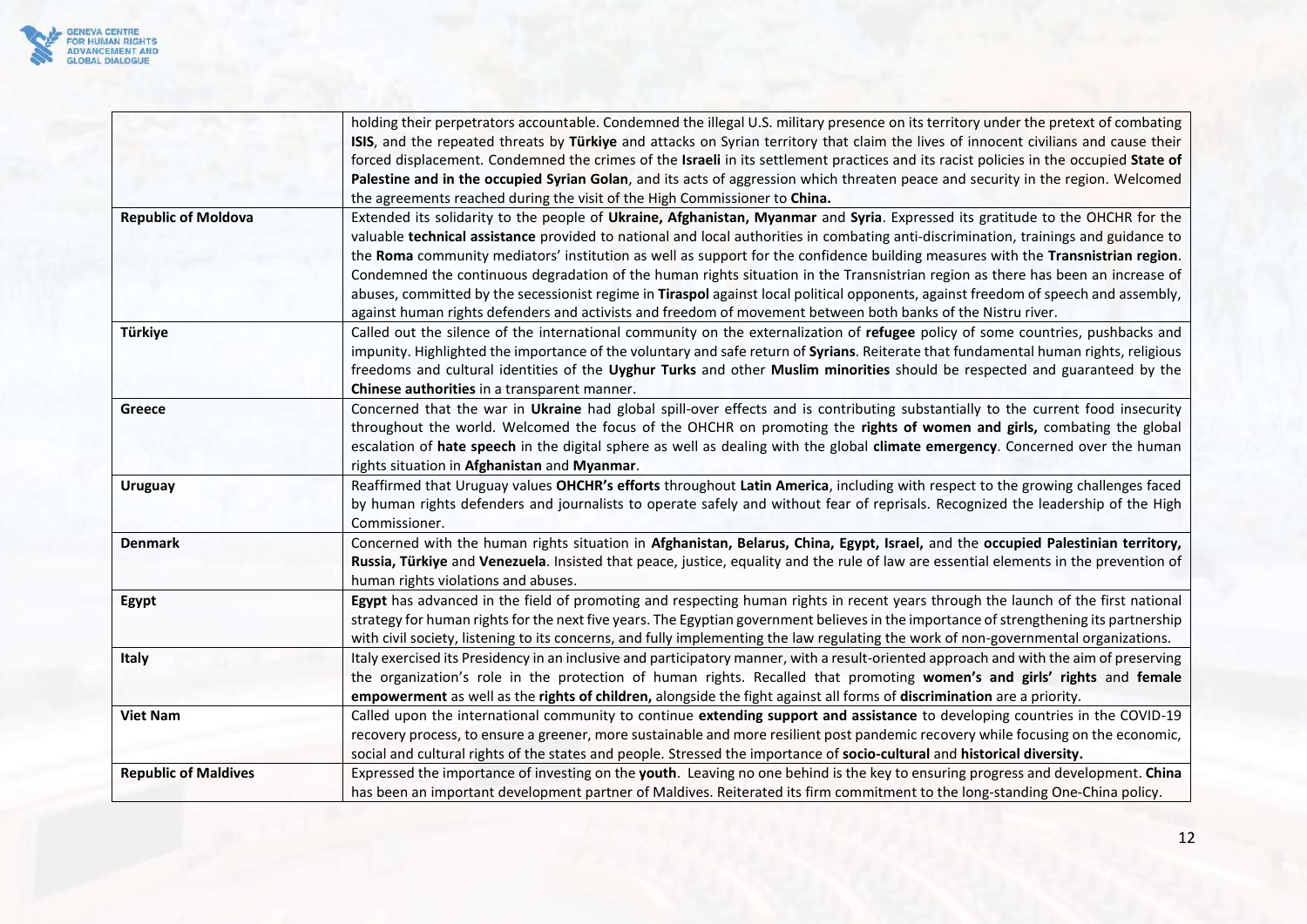

| Mozambique                | Welcomed the support provided by the OHCHR to some countries including Mozambique to implement the Convention on the Rights              |
|---------------------------|------------------------------------------------------------------------------------------------------------------------------------------|
|                           | of Persons with Disabilities, to ensure the UN Pledge on Leave No One Behind.                                                            |
| Latvia                    | Concerned about the attacks on journalists and other media workers worldwide. Civil society actors play a vital role in protecting       |
|                           | and promoting human rights, as well as preventing human rights violations. Alarmed by the ever-shrinking civil society space             |
|                           | worldwide and the increasing attempts to restrict the work of civil society organizations.                                               |
| <b>Holy See</b>           | Regarding the human rights situation in Ukraine, immediate attention and adequate response must be given to guaranteeing food            |
|                           | security, which places millions of people at a drastically higher risk of acute hunger. Reiterated that a comprehensive commitment       |
|                           | on the part of the international community is needed more than ever in order to reach a peaceful and swift resolution of the ongoing     |
|                           | conflicts. Recalled the appeal of Pope Francis to reject war as a means to settle disputes.                                              |
| <b>Thailand</b>           | Highlighted the right to privacy in the digital age and the Personal Data Protection Act which has been reviewed to better govern        |
|                           | data protection and to provide more online safety for individuals. Also highlighted, the draft Civil Partnership Act, a part of which    |
|                           | recognizes the rights of LGBTI+, has been submitted for the Parliament's consideration. Thailand has successfully expanded COVID-        |
|                           | 19 vaccine rollout for all, regardless of nationality and migration status.                                                              |
| Iceland                   | Concerned over the situation of human rights in the Russian Federation, including erosion of freedom of expression and peaceful          |
|                           | assembly, systematic crackdown on civil society, political opposition and media, and the use of disinformation contributing to Russia's  |
|                           | war against Ukraine. Also expressed concerned over the human rights situation in Belarus, Xinjiang Uyghur Autonomous Region,             |
|                           | and Afghanistan.                                                                                                                         |
| <b>Australia</b>          | Called on all member states to support the OHCHR's financial and institutional sustainability. Condemned the illegal and unprovoked      |
|                           | Russian aggression in Ukraine. Stressed the importance of the full implementation of the Women, Peace and Security agenda,               |
|                           | including in Ukraine. Highlighted the importance of climate change which exacerbates existing vulnerabilities and indigenous issues.     |
|                           | Expressed concerned about the severe human rights violations against Uyghurs and other Muslim ethnic minorities.                         |
| Ecuador                   | Highlighted the importance of discrimination, inequality, poverty and the climate crisis, which undermine progress in achieving the      |
|                           | SDGs. Welcomed the assistance of the Office to promote the implementation of the SIDERECHOS platform and, consequently, the              |
|                           | recommendations of the human rights mechanisms.                                                                                          |
| Iraq                      | Iraq continues to work with the OHCHR in Baghdad in a cooperative spirit and in good faith and encourages the Office in Baghdad to       |
|                           | work in a participatory spirit with national institutions. Urged States to continue working to keep the Council's work based on the      |
|                           | principles of objectivity, non-selectivity, equality, and non-politicization.                                                            |
| <b>State of Palestine</b> | Condemned Israel's human rights violations and mentioned that since the start of 2022, more than 68 Palestinian civilians have been      |
|                           | killed by Israel. Israel continues to target human rights defenders and journalists. Further condemned the killing of the veteran        |
|                           | journalist Shireen Abu Akleh. Israel continues destroying Palestinian homes and properties and forcibly displacing Palestinian families. |
|                           | The international community must hold Israel accountable.                                                                                |
| <b>Switzerland</b>        | Condemned Russia's military aggression against Ukraine and the involvement of Belarus. Also expressed concern over gang violence         |
|                           | in Haiti and its serious impact on human rights, human rights violations in Mali, Sri Lanka and Iran. Reaffirmed its commitment to       |
|                           | contributing to the human rights situation in Libya and pleaded for the extension of the mandate of the FFM.                             |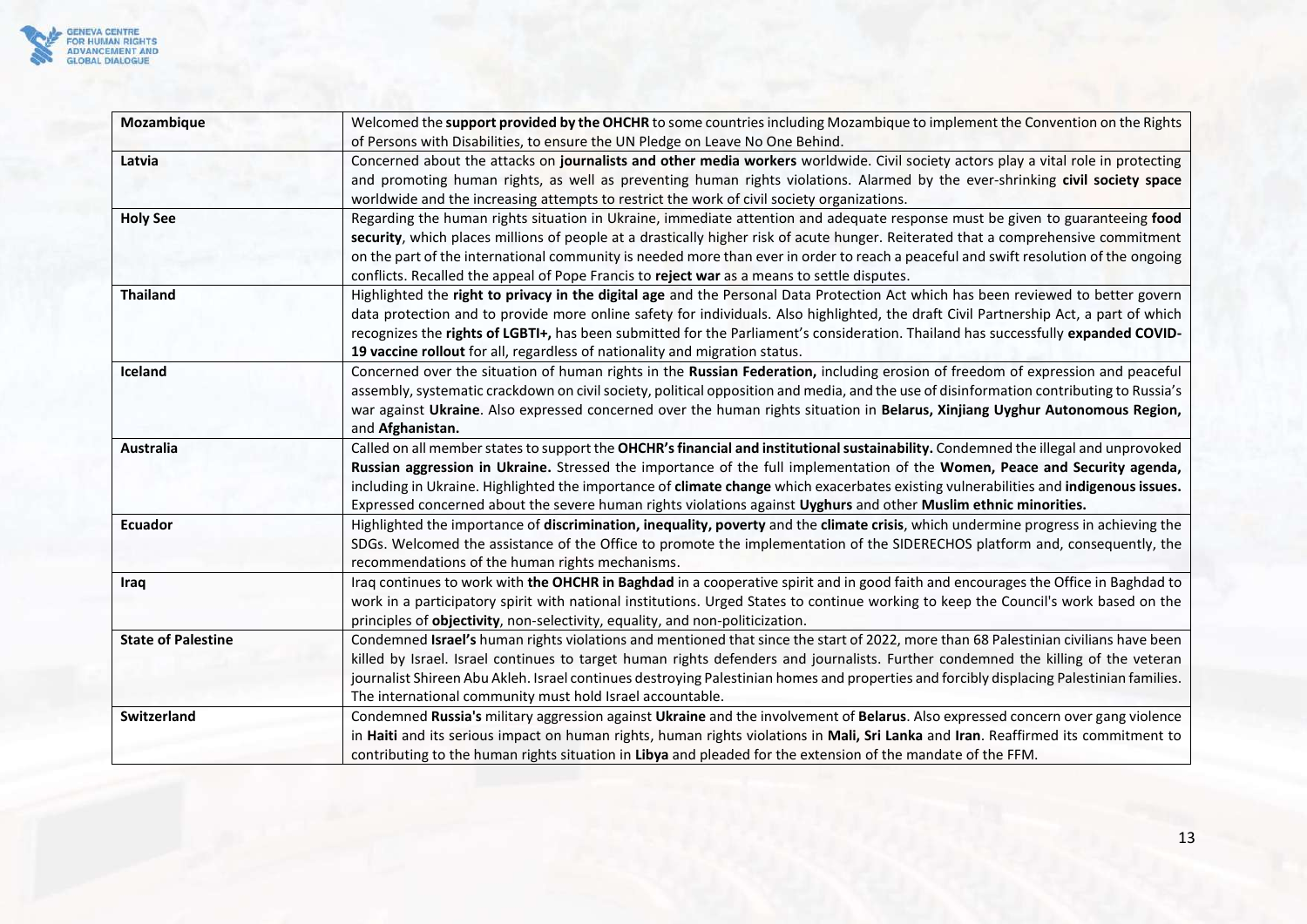

| <b>Estonia</b>            | The human rights situations have deteriorated further in Afghanistan, Belarus, Eritrea, Myanmar, and Syria. Russia's aggression         |
|---------------------------|-----------------------------------------------------------------------------------------------------------------------------------------|
|                           | against Ukraine has caused profound and lasting damage to the children. Condemned the forced deportation of unaccompanied               |
|                           | children to the Russian Federation by the Russian authorities and their local collaborators, as well as their illegal adoption.         |
| Colombia                  | With the Peace with Legality policy, the national government helped more than nine million victims. The country expressed its           |
|                           | commitment with the Peace with Legality policy to fulfill a historic debt with the territories most affected by violence and poverty in |
|                           | Colombia. To achieve this, the international community must show a greater commitment in the fight against drug trafficking and         |
|                           | illicit arms trafficking.                                                                                                               |
| Spain                     | Condemned Russia's illegal aggression against Ukraine. Highlighted the importance to address the food crisis that has been the          |
|                           | result of Russia's attacks, extreme weather events and the pandemic. Spain is committed to continuing to advance in gender equality     |
|                           | from the conviction that human rights cannot be fragmented.                                                                             |
| <b>Kingdom of Bahrain</b> | Highlighted the grave repercussions of wars and armed conflicts and their rapid impact on the deterioration of the human rights         |
|                           | situation and international insecurity. Stressed the need to intensify international efforts and the importance of commitment to        |
|                           | international cooperation and solidarity in order to ensure the application of international principles and standards for human rights, |
| <b>Morocco</b>            | Morocco acceded to the optional protocol relating to the international covenant on political and civil rights and to the optional       |
|                           | protocol to the convention on the elimination of all forms of discrimination against women. Morocco organized, at the beginning         |
|                           | of this month, an international conference on the "protection of human rights against all forms of extremism" and plans to organize     |
|                           | in the coming months an international conference on "the prevention of underage marriage".                                              |
| <b>Norway</b>             | Focused on the importance of health, climate, war, and a looming food insecurity crisis. Condemned Russia's attack against Ukraine.     |
|                           | Expressed deep concern for the deteriorating human rights situation in Afghanistan and Xianjiang, China.                                |
| Slovenia                  | Emphasised the importance of fighting against discrimination, hate speech and stigmatization towards the LGBTI community.               |
|                           | Countries must ensure equal treatment of all people without discrimination on any grounds. Human rights education is a central tool     |
|                           | to develop a respectful and peaceful society. Condemned Russia's unprovoked military aggression against Ukraine and the impact          |
|                           | on displaced children.                                                                                                                  |
| Canada                    | Strongly condemns President Putin's unjustifiable and illegal invasion of Ukraine. Called upon States to end sexual and gender-based    |
|                           | violence, including rape as a weapon of war.                                                                                            |
| <b>Philippines</b>        | Strengthening multilateralism is key to address human rights challenges. Recognized the importance of inclusiveness, empowering         |
|                           | civil society and respecting the civil space. It is important to enhance inclusivity in the management and working methodologies of     |
|                           | the OHCHR.                                                                                                                              |
| <b>El Salvador</b>        | Education is a priority for the country. Reaffirmed that all measures that have been adopted in the State of emergency seek to          |
|                           | guarantee the right to life. Torture is not being conducted in the country. Criminal organisations continue to threaten citizens.       |
| Austria                   | Condemned Russia's aggression against Ukraine. Encouraged to pursue dialogue with human rights defenders in China, especially           |
|                           | to protect minorities' rights. Also expressed concern over the scale of repression in Belarus and demanded the release of political     |
|                           | prisoners in Türkiye.                                                                                                                   |
| <b>Chile</b>              | Welcomed the High Commissioner's cooperation with Chile after the protests. Highlighted the importance of multilateralism to            |
|                           | address the consequences of the pandemic, climate change and conflict.                                                                  |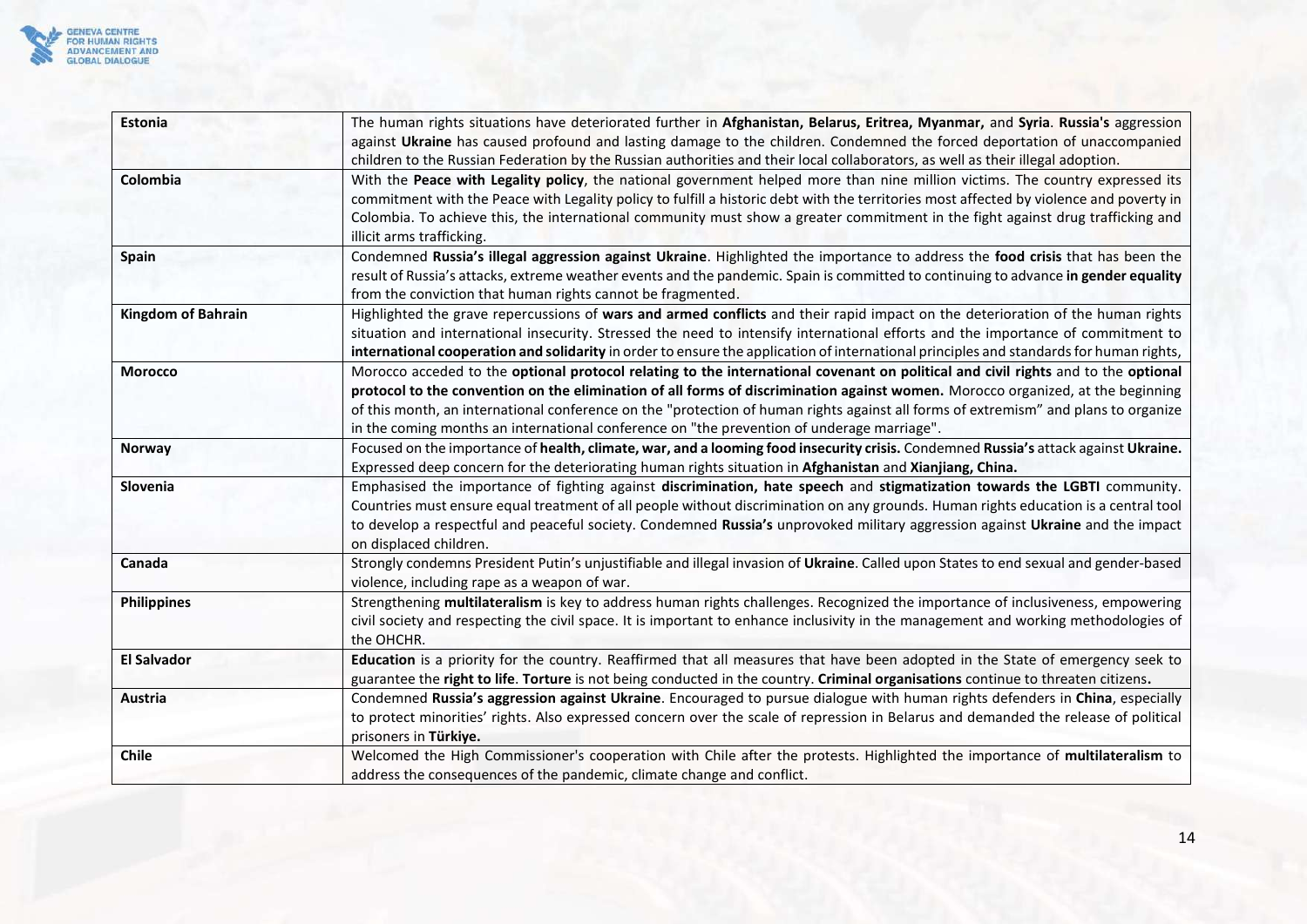

| Madagascar                             | Focused on the exacerbation of poverty and inequality. Welcomed the visit of the High Commissioner in Xinjiang and commended         |
|----------------------------------------|--------------------------------------------------------------------------------------------------------------------------------------|
|                                        | the spirit of cooperation of the Chinese government. Called upon the Council to avoid politicization of all issues and to uphold the |
|                                        | principles of non-selectivity and non-interference.                                                                                  |
| <b>Dominican Republic</b>              | It is important to uphold the principles enshrined in the UN charter. Commended the cooperation between China and the High           |
|                                        | Commissioner. Relevant principles such as solidarity, cooperation, constructive dialogue, and self-determination should be upheld.   |
| Chad                                   | The political transition in Chad has followed an inclusive process bringing together all parts of the population. Remained hopeful   |
|                                        | that this process is the only path to the definitive reconciliation between all. Expressed its desire to receive mandate holders and |
|                                        | special rapporteurs in the country. Encouraged the HC to visit the country and commended its cooperation with China.                 |
| <b>Tanzania</b>                        | A false narrative of violence has been deployed in the country. The government has not attacked or evicted anyone. Peaceful          |
|                                        | inclusion has been guiding the discussions between the government and the different communities.                                     |
| Jordan                                 | Underscored the principles of universality, justice, transparency and international cooperation. Important to continue the visits of |
|                                        | the High Commissioner to China. Economic challenges remain such as the food and human crisis. Important to protect human rights      |
|                                        | as a collective responsibility.                                                                                                      |
| <b>Botswana</b>                        | Expressed its commitment to the responsibility to protect. Committed to ensuring a human rights-based approach to the adoption       |
|                                        | of laws.                                                                                                                             |
| Guatemala                              | The public ministry has been strengthened to effectively investigate cases to guarantee impartiality of the judicial system.         |
|                                        | Committed to fighting corruption and impunity.                                                                                       |
| Lao People's Democratic                | Prepared to present their report to the Committee of the rights of persons with disabilities. Commended China for receiving the HC,  |
| <b>Republic</b>                        | including to Xinjiang. Encouraged constructive consultations with China. Tibet and Hong Kong are China's internal affairs and the    |
|                                        | respect for the internal affairs of States should be upheld.                                                                         |
| Ethiopia                               | Committed to implementing the recommendations outlined in the joint report of the Office in the context of the conflict. Committed   |
|                                        | to upholding reconciliation, redress and accountability by empowering national institutions The country has held inclusive national  |
|                                        | dialogues to resolve the conflict and delivered humanitarian assistance to conflict-affected communities.                            |
| <b>Algeria</b>                         | Highlighted the importance of economic, social and cultural rights and the importance of the principles of sovereignty, peaceful     |
|                                        | settlement of disputes and the right to self-determination. Urges the High Commissioner to refer to the human right situation in     |
|                                        | Western Sahara, which suffers the consequences of foreign occupation by Morocco.                                                     |
| Kenya                                  | Commended the support of the Office to human rights institutions in the country. Welcomed the visit of the High Commissioner to      |
|                                        | China.                                                                                                                               |
| <b>Democratic People's Republic of</b> | Human rights defence should promote international cooperation and constructive dialogue. Welcomed the visit to China. The report     |
| Korea (DPRK)                           | on Xinjiang is not authorized by the HRC.                                                                                            |
| <b>Bangladesh</b>                      | Highlighted the importance of vaccine inequality. The pandemic has exacerbated inequalities and extreme poverty. There should        |
|                                        | be greater international support, including boosting ODA. Climate change is an obstacle to realizing economic, social and cultural   |
|                                        | rights and civil and political rights. Concerned over the situation in Myanmar and the conditions of the Rohingya.                   |
| Peru                                   | Political polarization and the war in Ukraine challenge human rights. Focusing on dialogue is important to ensure a collective       |
|                                        | response to collective challenges.                                                                                                   |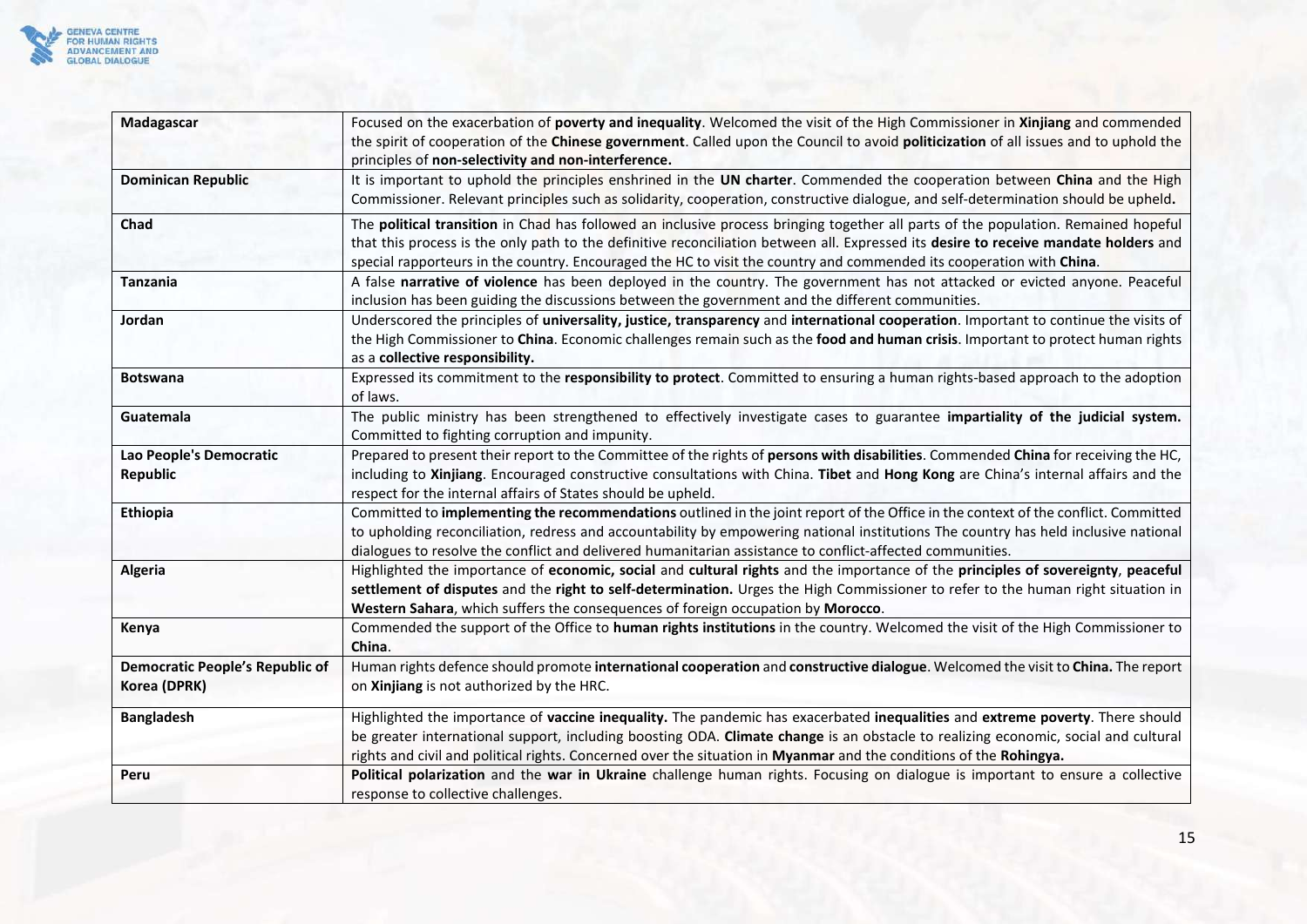

| Nicaragua                                             | The High Commissioner should not be influenced by lies. Welcomed the visit of the High Commissioner to China. The principles of<br>objectivity, sovereignty, non-interference in domestic affairs, and non-politicization should be upheld.                                                                                                                                                                                                       |
|-------------------------------------------------------|---------------------------------------------------------------------------------------------------------------------------------------------------------------------------------------------------------------------------------------------------------------------------------------------------------------------------------------------------------------------------------------------------------------------------------------------------|
| Azerbaijan                                            | Highlighted the importance of cooperation of the Office with the country and the principles of sovereignty and non-interference.<br>The situation of human rights in <b>China</b> must be further investigated.                                                                                                                                                                                                                                   |
| Portugal                                              | As COVID-19 and the war in Ukraine dominate global concerns, progress in the promotion and protection of human rights fell further<br>behind. Economic, social and cultural rights have been seriously affected. Supported the renewal of the mandate of the Independent<br>Expert on sexual orientation and gender identity.                                                                                                                     |
| <b>Ireland</b>                                        | Condemned Russia's aggression against Ukraine and urged the international community to guarantee accountability. Expressed<br>concern over the human rights situation in Russia and the repression of civilians in Belarus. Urged for an investigation on the<br>assassination of a journalist in the OPT and denounced the human rights situation in Afghanistan. Concerned over the abuses in<br>China, particularly in the Tibet and Xinjiang. |
| <b>Belgium</b>                                        | Condemned Russia's aggression against Ukraine and the negative consequences of the war on food security. Concerned over the<br>human rights situation in the East of the DRC.                                                                                                                                                                                                                                                                     |
| <b>Mauritius</b>                                      | Committed to the principles of international law and the rule of law. Multilateralism and cooperation remain key to strengthening<br>human rights.                                                                                                                                                                                                                                                                                                |
| <b>United Nations Development</b><br>Programme (UNDP) | UNDP continues to support NHRIs in over 40 countries, including jointly supporting over 20 countries with OHCHR and the Global<br>Alliance for National Human Rights Institutions to strengthen and establish national human rights institutions. Appreciated the<br>important joint work the UNDP does with the Office in Bosnia and Herzegovina, South Sudan, Togo, Kazakhstan, and El Salvador.                                                |
| <b>FAO</b>                                            | Expressed concern over the various impacts of the Pandemic especially when it comes to food security and the right to adequate<br>food for all. It has forced millions of more people into poverty, hunger, and malnutrition in all its forms. FAO is committed to working<br>towards better production, better nutrition, better environment, and better lives.                                                                                  |

### **Interactive Dialogue: Summary of statements made by NGOs**

#### <span id="page-15-0"></span>**Thematic Issues raised:**

- Conscientious objection to **military service**
- **Drug use criminalization**: The human rights impacts of the criminalization of drug use and possession for personal use, and the promotion of legal frameworks that stop criminalization.
- **Reducing military spending** and reallocating resources towards human security based on human rights for all.
- **Civil society restrictions** as early warnings for further deterioration in human rights protection: Abuses against civic space, including **freedoms of expression, peaceful assembly, association, movement, and non-discrimination**. Effective protection of human rights defenders (HRDs).

#### **Country-specific situations:**

- **India:** Deterioration of the situation faced by **religious and ethnic minorities**, including **Dalits, Adivasis, and human rights defenders**. **Increasing restrictions threaten the ability of civil society** to carry out its work. Authorities continue to arrest and use **violent force against** those participating in peaceful protests.
- **China:** The recent visit by the High Commissioner to China **has failed victims of repression, their families, and communities. Civic space is closed and space for dissent is non-existent**. Activists have been detained and indicted for speaking up, and thousands have been detained in legalized form of enforced disappearance.